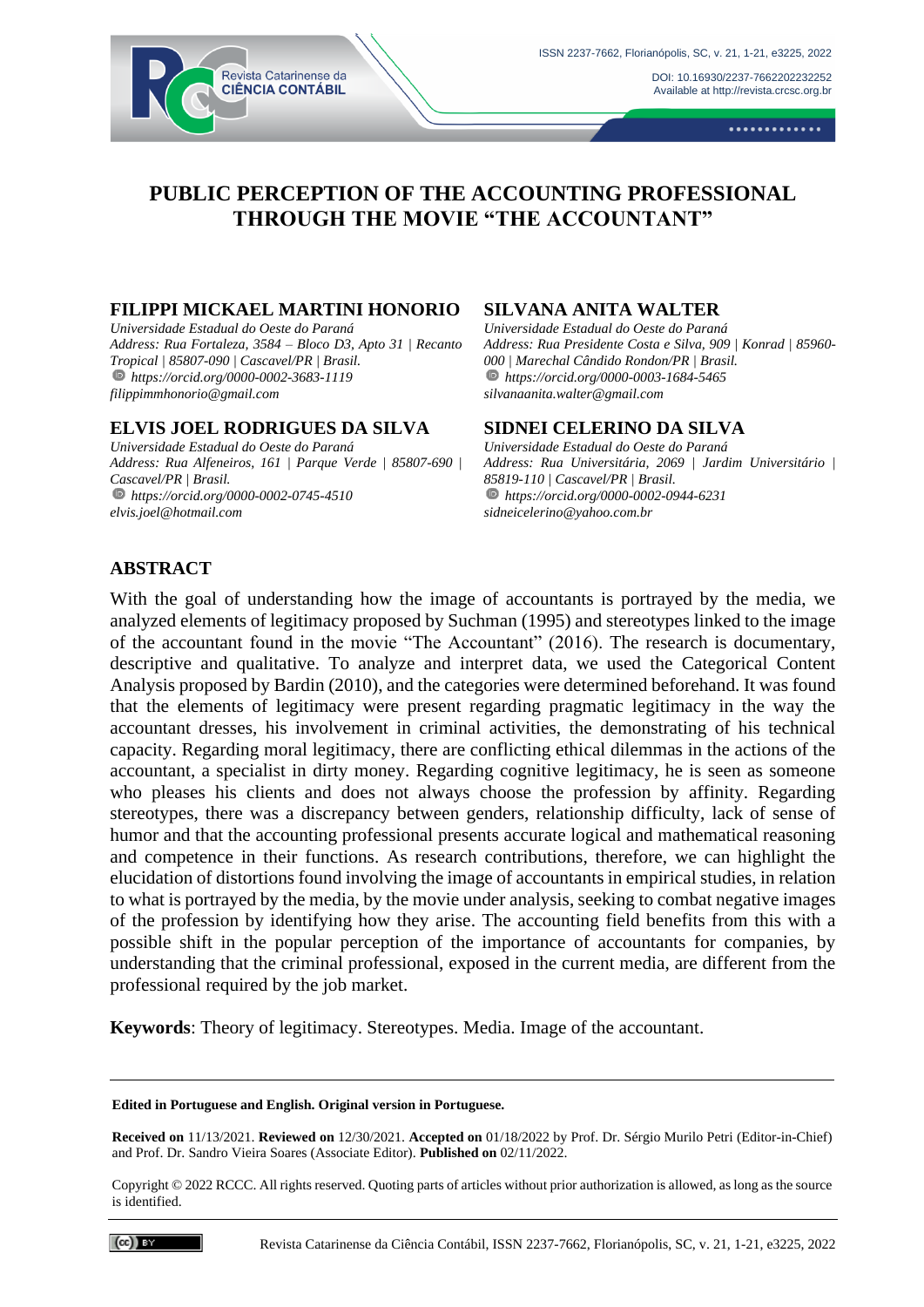

# **1 INTRODUCTION**

The desirable, adequate, or appropriate actions of an entity, built within a system of socially constructed norms, values, beliefs, and definitions are the elements that form the generalized view of Legitimacy Theory (Suchman, 1995). Thus, individual behavior, is shaped by standards created and shared among other individuals, through individual-group and group-individual interaction (Boff, Beuren & Guerreiro, 2008).

From the standpoint of popular perception, the image of the accounting professional, is linked to numerous characteristics that may vary according to the culture in which the individual is inserted, but that are based on pre-existing stereotypes about accountants. In this sense, stereotypes are considered a simplified image of the world, understood as generalizations, used in order to create perceptions in a more understandable way than it actually is (Lippmann, 1922 apud Lopes, 2014, p. 7).

Some thinkers in the accounting field have researched how society, in general, understands the accounting professional (Dimnik & Felton, 2006; Caglio, Cameran & Klobas, 2019, Tonin et al., 2020; Rocher, Christensen & Roy, 2021). In Dimnik and Felton's (2006) research, the role of movies in the construction of these stereotypes was emphasized, as they investigated the image of narrative in film used to characterize the stereotype of accountants. According to the authors, the media is a major public opinion influencer on various subjects, here, particularly, of the image of the accountant. As a result of their research, they verified changes in the representation of accountants in the cinema during the last half of the 20th century, especially with regard to the increased presence of women and ethnic minorities in accounting. Caglio, Cameran, and Klobas (2019) found that the public perception of accountants is less favorable when built based on media sources. On the other hand, Tonin et al. (2020), when investigating the perception of accounting students and professionals who watched the movie "The Accountant," concluded that both groups pointed out positive characteristics of the professional profile associated with the character in the movie. Corroborating this, in analyzing the roles of accountant characters in American superhero comics between 1938 and 2018, Rocher, Christensen, and Roy (2021) found that accountants have increasingly been portrayed in more positive than negative roles as of the 21st century and have thus become symbolic superheroes.

The large circulation of information involving accounting scandals in the media, such as Enron, Parmalat, and WorldCom, has caused the attention of accountants to turn, in a very expressive and pejorative way, to issues related to their public image (Dimnik & Felton, 2006). Recently in Brazil, accounting frauds have negatively marked the profession, as in the case of Via Varejo in 2019, where the provision for labor lawsuits was manipulated, and of IRB Brasil, also in 2019, where the company's profit was inflated through optimistic evaluations of claims. Other companies, such as Banco Panamericano (2006 to 2010), Mundial (2010 and 2011), IMC (2012 to 2016), MMX (2013), YDUQS (2014 to 2016), Livraria Saraiva (2015) and CVC (2019), had their image tarnished based on the findings of independent auditors who reported financial statement manipulations (Almeida, 2021).

With this a setting, the compromise of the idea of free expression before the democratic society can be seen, since perceptions come from external influences (such as the media), generating asymmetric power relations (Oliveira & Carvalho, 2013). According to Oliveira and Carvalho (2013), this happens to hide the lack of access to public discourse of most people, intensifying this asymmetry. In this way, the elites that control access to public discourse tend to strongly influence the construction of a society's beliefs and values, since power relations make it possible to control the knowledge that is available, through the discourses that are conveyed, by the images that are (re)produced, meaning one controls the actions of others (Van Dijk, 2008).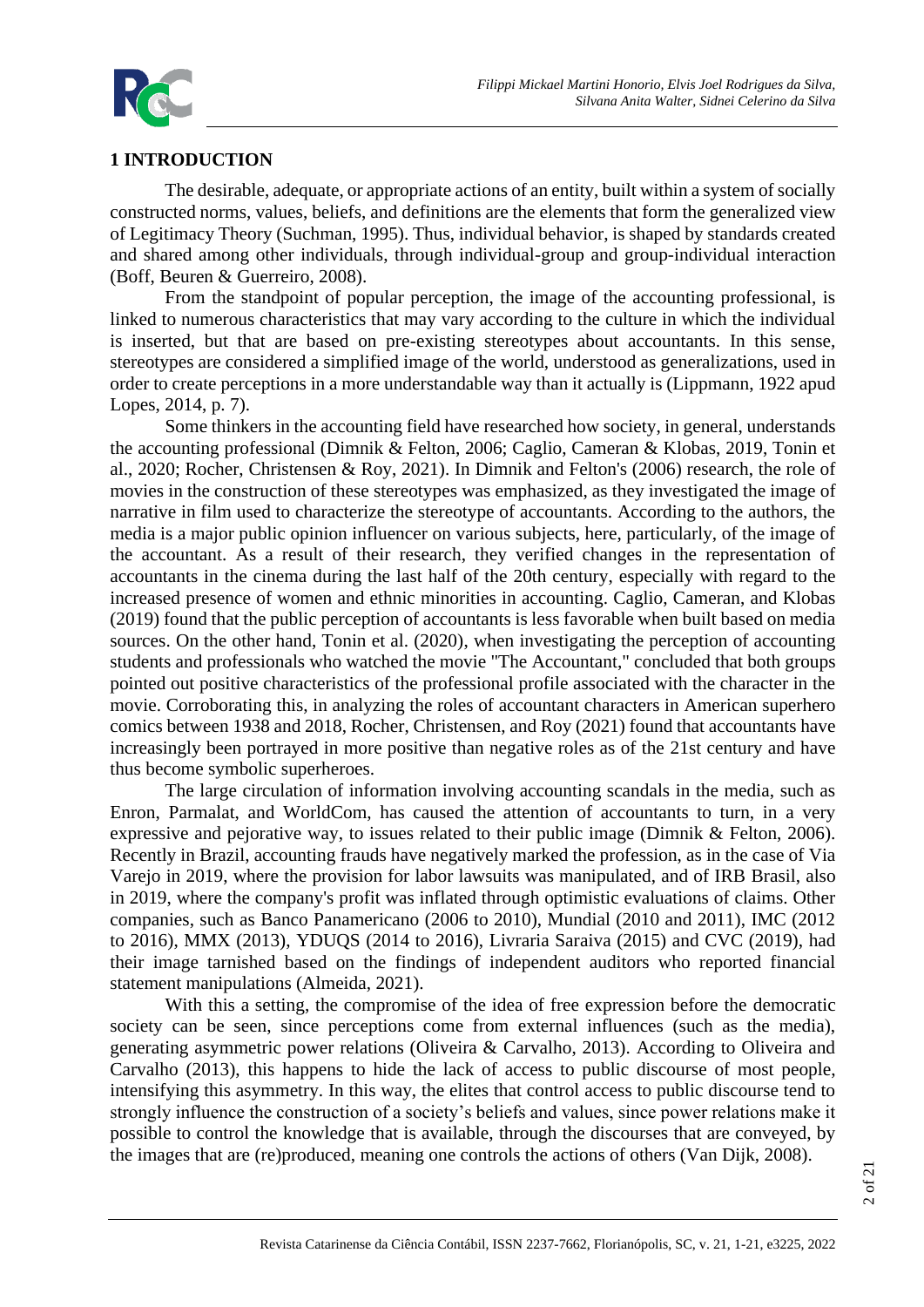

On this aspect, Tonin et al. (2020) conducted a study applying a questionnaire for students and accounting professionals who watched the movie "The Accountant" and could see that this audience associated positive aspects of accountants in relation to intelligence, proactivity, and ethical behavior, while only anxiety was found to be common in the view of both groups regarding negative characteristics. Although they used the same movie as a research object, the authors analyzed the students' and accountants' view of the competencies and stereotypes of the profession, and not the analysis of the movie itself, from the standpoint of a theory. This fact is found in other studies that also analyzed the perception of students, professionals, and non-accountants about the movie (Hunt, Falgiani & Intrieri, 2004; Sugahara and Boland, 2006; Almeida & Medeiros, 2017; Gomes, Walter & Soutes, 2019), which may have a mistaken view of the subject, since the researcher deepens his vision about the studied phenomenon further, while those who watched the movie show common sense opinions. With this, this article seeks to fill this gap, by observing the elements of legitimacy present in the movie, which with the media broadcasting, can distort the reality of the stereotype of accountants.

"Considering that credibility, future development and the value of the profession depend on the public image" (Moura et al., 2016, p. 131) and, furthermore, relying on the idea that cinema is a tool that favors the development of informal education, investigating the stereotypes of the accountant in cinematographic films is deemed relevant. Moreover, legitimacy represents the reaction of observers to the entity (accounting profession) as they see it. Thus, the elements of legitimacy (pragmatic, moral, and cognitive) are important for the analysis of stereotypes because they deal with how society perceives accountants, how the individual acts, and what is accepted in the context (Suchman, 1995).

Given this, this research sought to answer the following question from the perspective of Legitimacy Theory: **How are elements of legitimacy and stereotypes linked to the image of the accounting professional in the movie "The Accountant"?**

The objective of the research, therefore, was to understand how the elements of legitimacy and stereotypes are connected to the image of the accountant, transmitted through the movie "The Accountant." The following steps were developed for this purpose: preparation of the theoretical construct, critical observation of the movie, transcription and, finally, analysis and interpretation of the lines and images.

The movie choice is justified because it is the most current one found (2016) that deals directly with issues related to the personal characteristics of accountants. Furthermore, the movie attracted attention from the public, exceeding box office expectations (McNary, 2016). Understanding how the image accountants is conveyed in the media is relevant so that those who are in the process of choosing their profession can critically analyze what the media conveys. Moreover, observing the portrayal of the accountant in the media critically is relevant to understand whether the abstractions made in the movies portray (or not) the reality of the profession. Finally, as a theoretical contribution of this study, we add the advance in the observation of the elements of legitimacy (pragmatic, moral and cognitive) and stereotypes about accountants present in a cinematographic work, since, analyzing the elements of legitimacy is important to understand how accounting professionals are inserted in society, because as Priebe, Manoel and Strassburg (2018) state, to gain the respect of society, the professional needs to respect what society expects from him.

# **2 THEORETICAL BACKROUND**

# **2.1 Elements of Legitimacy Theory**

For Suchman (1995, p. 574), "legitimacy is a generalized perception or assumption that an entity's actions are desirable, adequate, or appropriate within some system of socially constructed norms, values, beliefs, and definitions." This understanding has implications, namely the issue of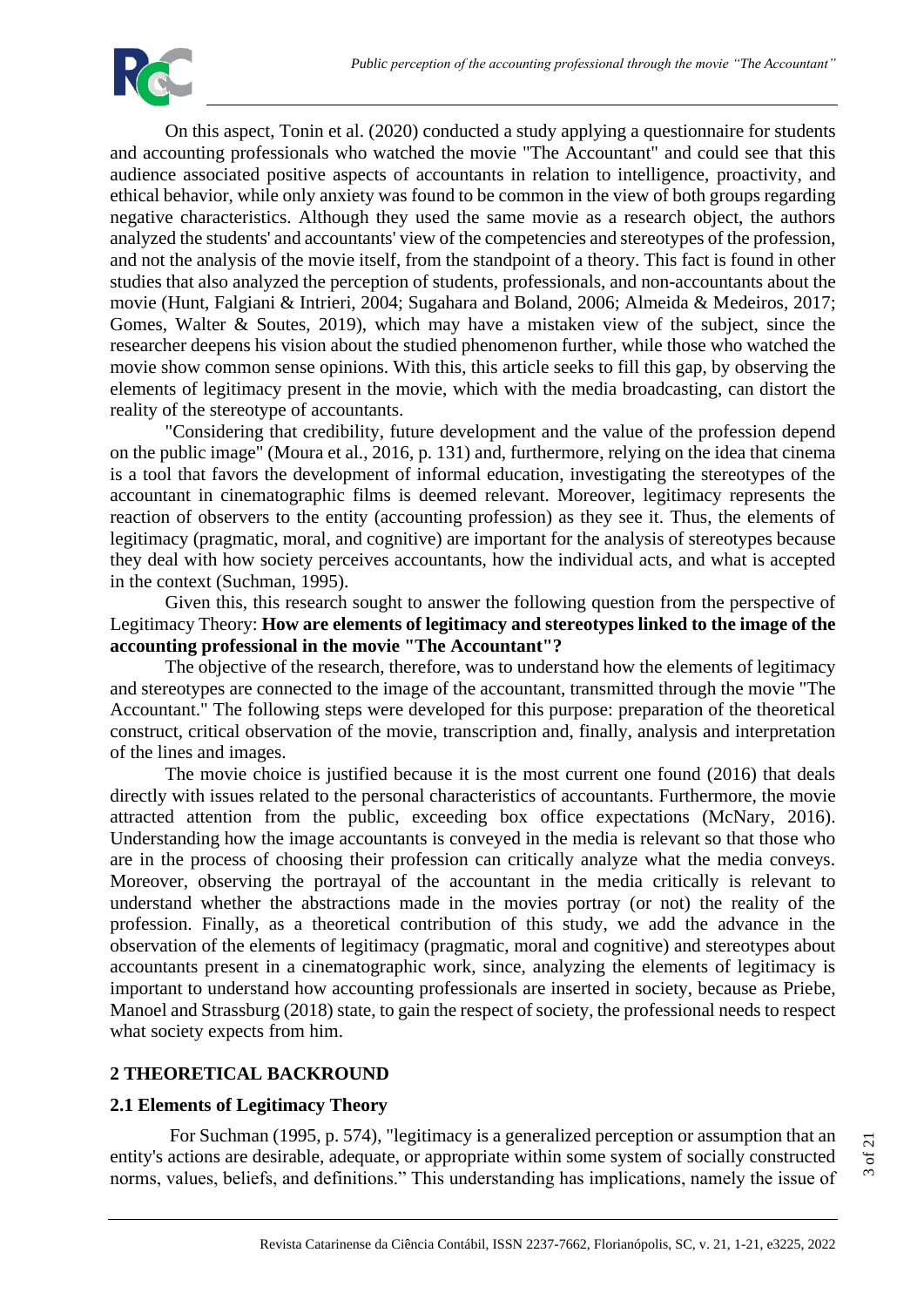generalization. For Suchman (1995), legitimacy WORKS as an umbrella, being resilient to specific events, however dependent on a sequence of events, as well as being a perception or assumption, as it represents the reaction of observers to the entity as they see it.

In this way, legitimacy is earned objectively, but it is created subjectively. It is socially constructed, depends on a collective audience, but is independent of particular observers. Thus, an organization can deviate from individual values, but still maintain legitimacy, because the deviation does not attract public disapproval (Suchman, 1995). Corroborating this thought, Zimmerman and Zeitz (2002) see legitimacy as a "social judgment of acceptance, adequacy, and/or desirability." Deephouse and Suchman (2008) state that legitimation is the process by which a subject's legitimacy changes over time.

Priebe, Manoel, and Strassburg (2018) state that the actions or the manner in which companies or professionals perform their work is not paramount from the standpoint of legitimacy theory, but rather how society judges or perceives their conduct. Suchman (1995) discerned three broad types of legitimacy (Table 1), each with a differentiated behavioral dynamic:

| <b>Types of legitimacy</b> |                                                                                    |
|----------------------------|------------------------------------------------------------------------------------|
| <b>Types of legitimacy</b> | <b>Definition</b>                                                                  |
| Pragmatic legitimacy       | Based on immediate responses from society involving the professional, meaning      |
|                            | that every time information is disclosed, the professional already expects         |
|                            | immediate responses from society.                                                  |
| Moral legitimacy           | Reflects a positive normative assessment of the organization and its activities,   |
|                            | seeking judgments about whether the activity is "the right thing to do." Moral     |
|                            | legitimacy reflects a prosocial logic that fundamentally differs from narrow self- |
|                            | interest.                                                                          |
| Cognitive legitimacy       | Aims at legitimation involving affirmative support for an organization or its mere |
|                            | acceptance as necessary and inevitable, based on cultural concepts taken for       |
|                            | granted. Thus, cognitive legitimacy is achieved through social understanding and   |
|                            | not interest or evaluation.                                                        |

# Table 1

Source: Adapted from Suchman (1995).

These elements of legitimacy are important for stereotype analysis because they deal with how society perceives accountants (pragmatic legitimacy), how the individual acts (moral legitimacy), and what is accepted in the context (cognitive legitimacy) (Suchman, 1995). The author understands that legitimation has three major challenges: gaining legitimacy; maintaining legitimacy; and regaining legitimacy. To gain legitimacy, the entity or profession needs acceptance in its social context. On the other hand, to maintain legitimacy, the task of the company/professional appears to be simpler, since it is enough to perceive future changes that may occur and protect past achievements. Finally, to regain legitimacy, the task is terribly similar to that of obtaining it, however, it usually represents a reaction to a crisis of meaning.

In the early 21st century, corruption scandals such as the Enron, Parmalat, and WorldCom cases negatively impacted the accounting profession. Enron misappropriated debts for associates and overstated profits, while WorldCom improperly activated \$3.8 billion that should have been accounted for as expenses in profit and loss accounts (Kraemer, 2005). Parmalat, on the other hand, passed on its losses and debts to a subsidiary in the Cayman Islands and excluded them from its financial statements, which, after being revealed, resulted in huge losses to shareholders (Dapont, 2012). It is therefore understood that the accounting profession, due to the recent corruption scandals that occurred in the early 21st century, is at a stage of recovering legitimacy.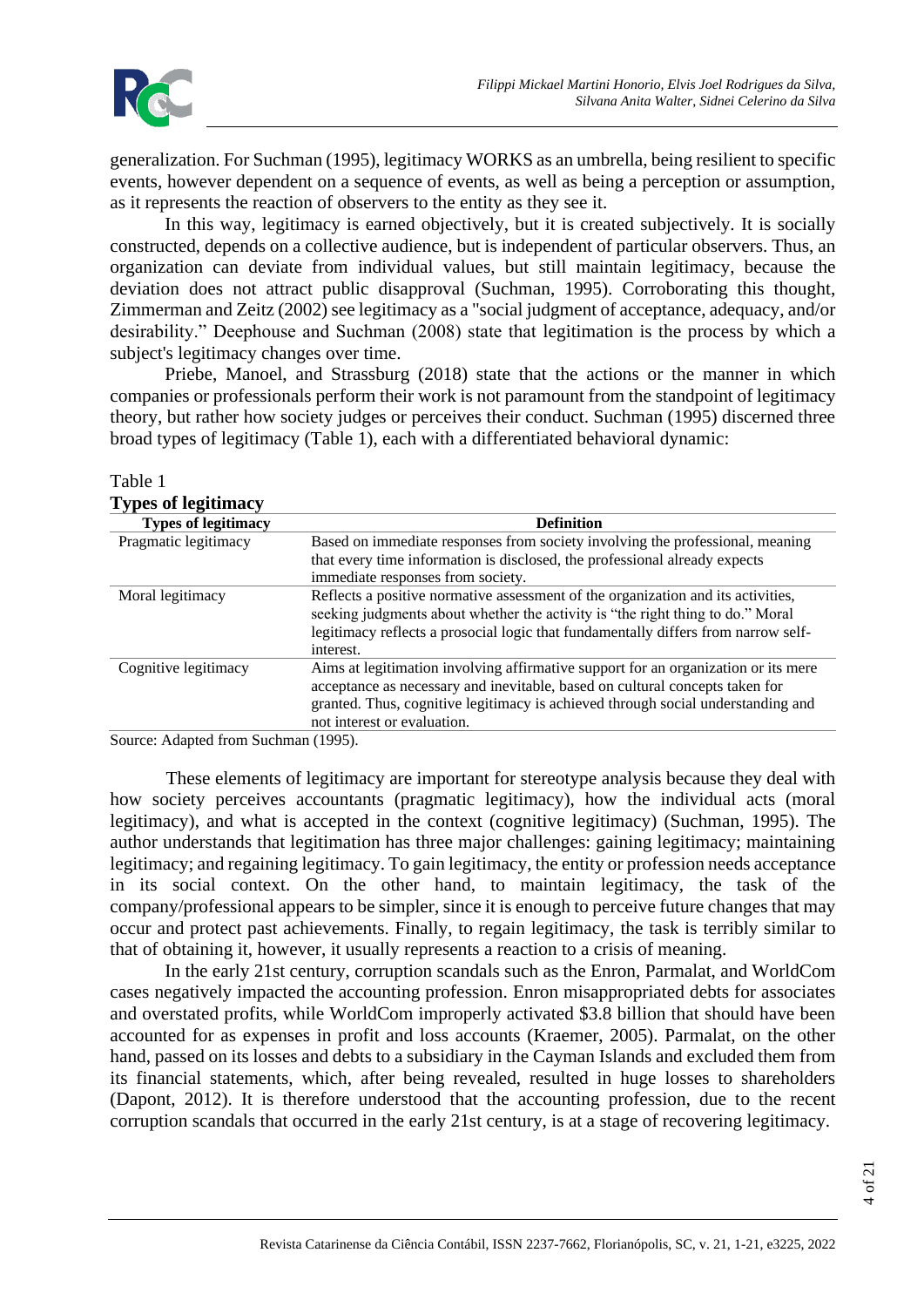

## **2.2 Accountant Stereotypes**

According to Bastos (2015), one of the pioneers of the conceptualization of the term "stereotype" in the social sciences was Walter Lippmann, in his 1922 book entitled "Public Opinion". For Lippmann (1922) *apud* Lopes (2014, p. 7), stereotypes are a simplified image of the world, therefore, they constitute generalizations, in order to satisfy the needs of perceiving the world in a more understandable way than it actually is. Thus, Lopes (2014) states that people behave based on their perceptions of reality and not on the actual reality.

Corroborating this, Costa (2011) states that it is possible to describe a stereotype as a generalization of a social entity, such as a person or institution, presenting a set of attributions or characteristics that can generally identify and distinguish one entity from another. For Richardson et al. (2015), in order to make a judgment arising from the attributes belonging to a category, it is enough that someone belongs to this group. Understanding the external image of accountants is an important step toward appreciating their roles in a broader social context (Carnegie & Napier, 2010). One of the biggest challenges of accounting is precisely its image (Buffini & Cornell, 2005).

Dias and Martins (2005) describe that society understands this professional as:

[...] a mysterious being, does not add value, but has incredible credibility with the owner, the shareholder. Bureaucratic, changes names, becomes a controller, is theoretically based. Bound to an extremely simple process, he is seen as being of good reputation. The accountant, however, is said to be the one who knows the cost of everything and the value of nothing, he is the person you can "fix" (Dias & Martins, 2005, p. 26, emphasis added).

The image of the accountant can be related in a positive sense, as "[...] has great credibility" (Dias & Martins, 2005, p. 26), but also in a negative sense, when Dias and Martins (2005) refer to the professional who "gets around", that is, the one who, if necessary, violates the laws to achieve the organization's goals. While the accounting profession seems to need legitimization by society, others, such as doctors, lawyers, and engineers, for example, are positively solidified in the public eye (Splitter & Borba, 2014), due to the status carried by these professions.

However, the image of the contemporary accountant has been undergoing changes, shifting from the image of the professional who performs repetitive tasks to a professional with analytical skills and critical judgment (Friedman & Lyne, 2001). Thus, the role of the accountant has become associated with improving the financial performance of companies and providing high standard consulting services (Warren & Parker, 2009).

For Guerra et al. (2011), the accountant is known as an ethical, responsible, friendly professional who is constantly evolving in his career. In contrast, Silva, and Flor (2013) identified the accounting professional as limited, poorly qualified, and lacking enthusiasm for their work. Among the positive stereotypes related to the accounting profession are being intelligent, ethical, responsible, well-educated, honest, studious, communicative, precise, analytical, competent, creative, and good at mathematics (Costa, 2011; Leal et al., 2014; Lopes, 2014; Splitter & Borba, 2014; Miranda et al., 2015; Pinto, 2016). Regarding negative stereotypes, however, the literature mentions: record-oriented focus, submissive to rules, methodical, conservative, repetitive, slow, monotonous, solitary, and introverted (Costa, 2011; Leal et al., 2014; Lopes, 2014; Splitter & Borba, 2014; Miranda et al., 2015; Pinto, 2016).

In his study on the stereotype of accountants, Parker (2000, p. 50) observed the "common stereotype of the accountant (usually portrayed as male): introverted, cautious, methodical, systematic, antisocial, and above all, boring!" The image of the accountant can be perceived in ethical dilemmas, since the accountant can be both the professional who protects organizations from misconduct by other managers, due to his ability to master complex transactions, and the one who, for this same reason, can induce corporate corruption (Tonin et al., 2020).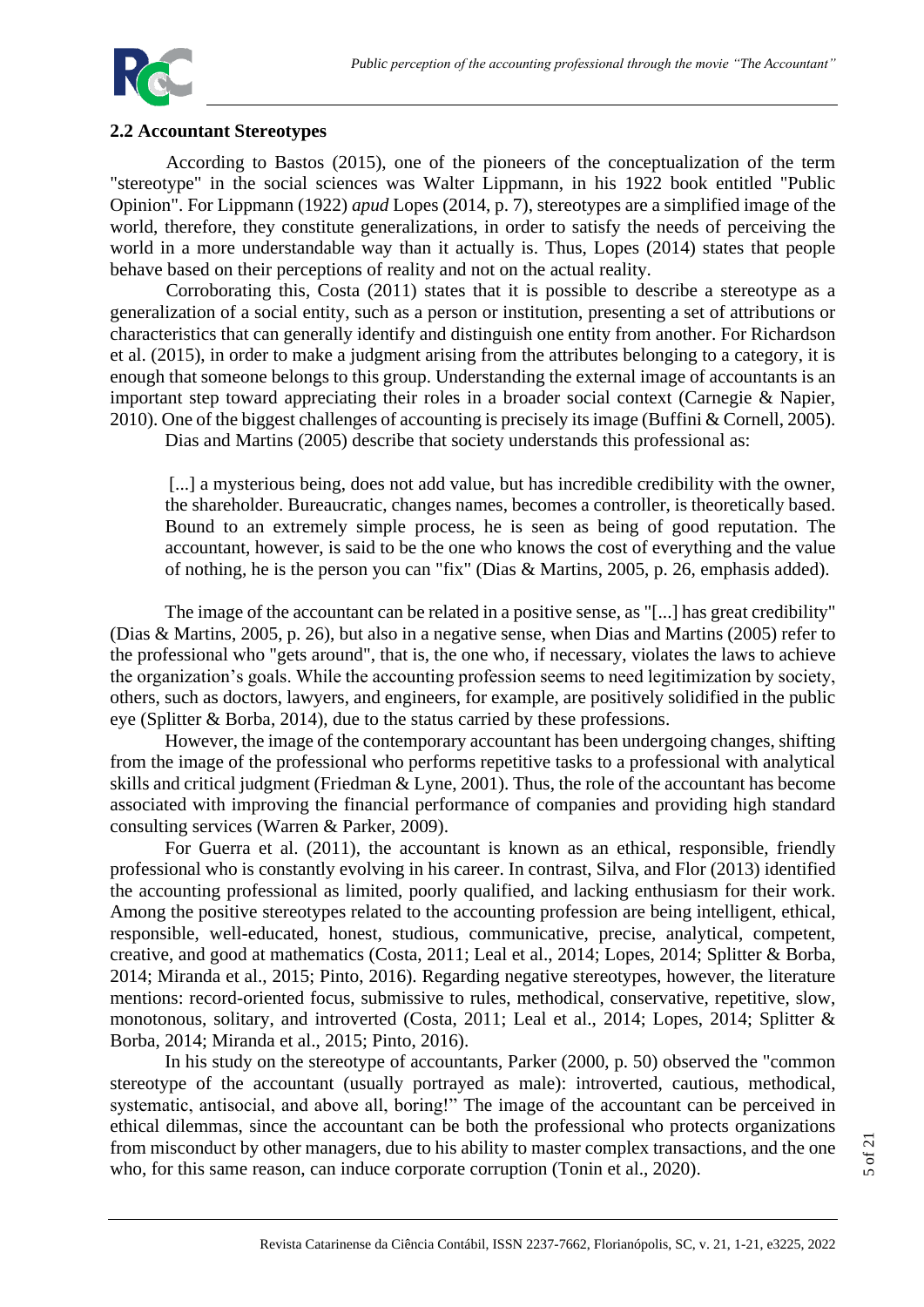According to Silva and Silva (2012), the image of the accounting professional emanates from the following factors: "(a) negative stereotypes, (b) corporate scandals, (c) lack of information about the importance of the accountant's role before society, (d) the teaching methodology of undergraduate courses" (Silva & Silva, 2012, p. 2). Cory (1992) reports that negative stereotypes are modified through contact with an individual who does not resemble the stereotype. Given this, Davidson and Etherington (1995) and DeCoster and Rhode (1971) analyzed the personalities of real accountants and determined that the common stereotypes of such professionals were inaccurate, that is, what is conveyed about accountants is not what actually takes place. Corroborating this idea, Denzin (1991) states that representations of what is real have become substitutes for actual personal experience, thus making an analogy to the media's influence on social values.

Other studies have used various adjectives to describe the accountant, both positive and negative, such as: honest person, trustworthy, upright, humorless/humorous, envious, intelligent, ethical, responsible, introverted, antisocial, good in mathematics, overly concerned with accuracy and formalism, boring, dull, tedious (Hoffjan, 2004; Felton, Dimnik & Bay, 2008; Gomes, 2009; Costa, 2011).

# **2.3 The Influence of the Media**

The media has been exerted major influence on public opinion and movies are among the most well-known objects of modern popular culture, providing reflection and generating social values (Beard, 1994). In his seminal study, Beard (1994) emphasizes that accountants have appeared as central characters in movies since 1957. Smith and Briggs (1999) conducted a study on the image of accountants in movies and concluded that the boring accountant stereotype held in the past has been transformed to that of the criminal accountant, a consequence of the association with gambling, money laundering, fraud, and murder.

In the sense of media influence, the study by Hunt, Falgiani, and Intrieri (2004) brought an important result, because when they examined the impressions of accountants and non-accountants about the accounting professional, they found that the most negative impressions about accountants relate to those formed from exposure to movies, television, and accounting courses. An important aspect of this study was the focus on perceptions regarding the accounting professional, but not on their personal characteristics, since aspects related to the individual personality of accountants scored low by the respondents, which consists of a stereotype of the accountant as a competent but socially inept loner.

Hunt, Falgiani, and Intrieri (2004) further state that most studies that focus on stereotypical views of accountants in movies and fiction report negative representations of accountants. Such views portray accountants as deficient in communication skills and ethics, inflexible, shy, incompetent, and antisocial (Holt, 1994; Smith & Briggs, 1999; Beard, 1994). Furthermore, Hunt, Falgiani, and Intrieri (2004) sought to determine perceptions connected to various sources, such as movies and television, accounting classes, and contact with accountants, mentioning that this was essential from the standpoint that to combat negative images one must identify how they arise.

For Dimnik and Felton (2006), cinema is one of the most influential media in society in terms of stereotypes. In their study, they identified five accountant stereotypes: dreamer, worker, eccentric, hero, and villain. Of these "profiles," Dimnik and Felton (2006) characterized the dreamer accountant as innocent and optimistic, shy, unintelligent, and moody. The worker, on the other hand, is characterized by being pessimistic, workaholic, sober, and moody. The young, active, neurotic accountant stood out as eccentric, a rare stereotype among professionals. On the other hand, the hero accountant is defined as one who is sensitive, sincere, honest, generous, funny, and attractive. Finally, the villainous accountant would be cold, false, dishonest, and greedy.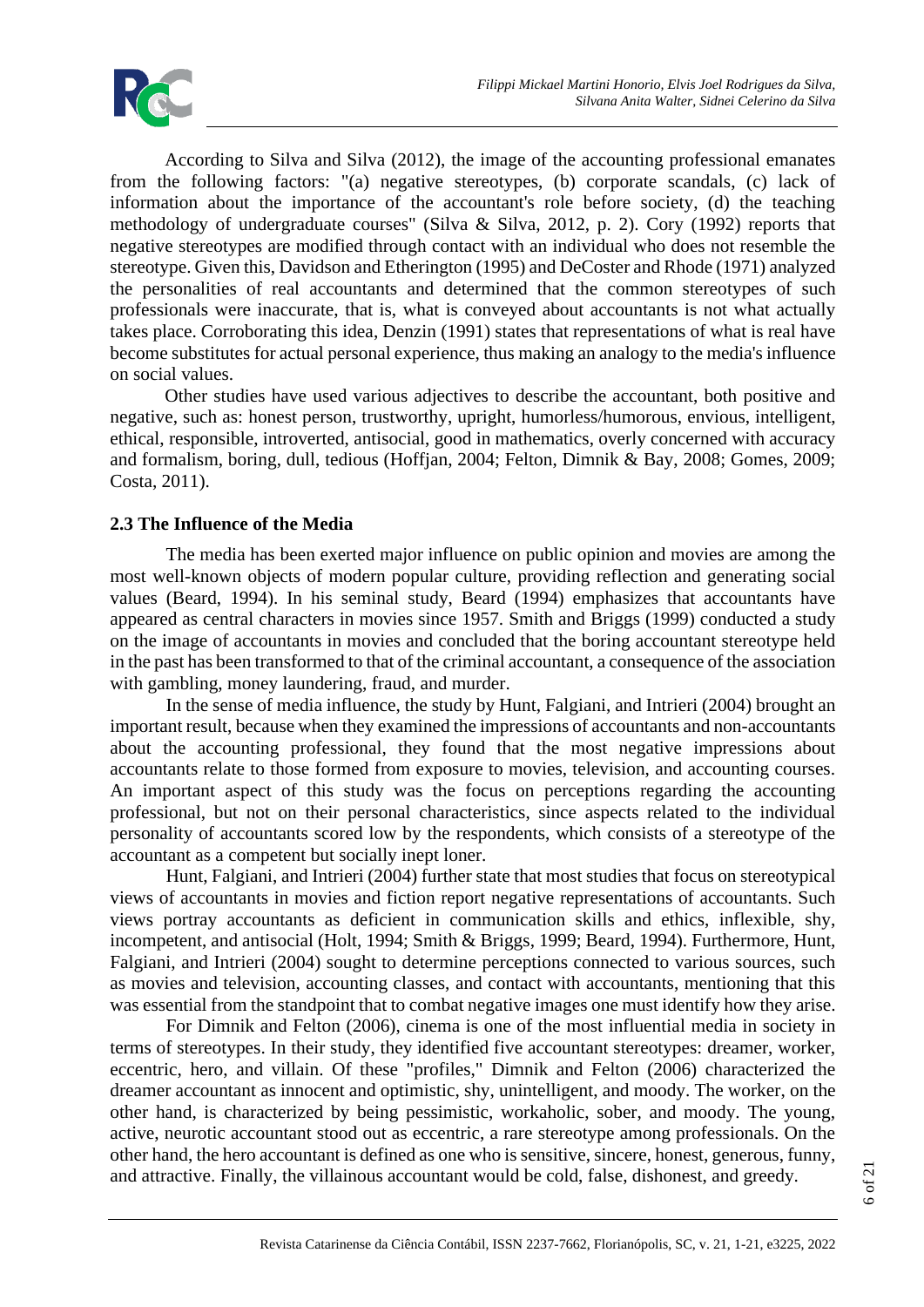

Costa (2011) exposes that most stereotypes are acquired through parents, schools, and mass media, called socialization channels by the authors. Reflecting on the influence of the media, Oliveira, and Carvalho (2013) state that in totalitarian states, such as the Stalinist Soviet Union and Brazil commanded by the military regime from 1964 to 1985, censorship and strict control over what could and could not be said and written to the public were determining factors for dictators to achieve their ideological goals. For this reason, the dream of many Brazilian politicians is to have their own radio station, television station, or newspaper so that they can have full access to the public discourse. These media organizations, therefore, have a primary role in forming public opinion, fundamental in the construction of common sense, which conveys ideological values "of which people are generally unaware" (Fairclough, 1989, p. 2 apud Oliveira & Carvalho, 2013, p. 289).

In an attempt to minimize the misrepresentations related to the image of the accountant, in 2013, dated as the year of accounting, the Federal Accounting Council (CFC) promoted a campaign called "2013: Year of Accounting in Brazil". According to the CFC (2013), some media segments, such as soap operas and comedy shows, abuse their powers, presenting the accounting professional in a distorted and irresponsible way. Thus, this work goes up against this campaign, since it seeks to demonstrate how the accounting professional is characterized by the media, understanding that the formation of the image conveyed can both slander and elevate the characteristics of accountants.

# **3 METHODOLOGICAL PROCEDURES**

Because it uses data from primary sources, this research is characterized as documentary, since, unlike bibliographic research, which has contributions from several authors about the phenomenon studied, in documentary research the materials under focus have not yet received analytical treatment (Oliveira, 2007). Thus, the speeches of the characters were transcribed verbatim, the movie was watched three times, in an attempt to describe and analyze the meanings present beyond the verbal content, such as facial and behavioral expressions. As for the objectives, it was identified as descriptive, because it sought to describe the phenomenon under analysis and interpret reality (Appolinário, 2011). As for the problem approach, the research was classified as qualitative, because this type of research aims to understand, describe, and explain social phenomena as based, for example, on documents such as texts, images, or movies (Flick, 2009).

For data collection, first the subtitles of the movie in Portuguese were downloaded, in docx format, and then watched by the authors, matching each line with the corresponding character, following the sequence of the movie. After that, the research authors checked whether the subtitles were in accordance with what was presented in the dubbed movie. All the authors performed the interpretation of the results together, after review by the supervisors and discussion about the analyses performed. The Atlas.ti software, version 7.5.7, was used for the analysis of the transcripts according to the categories formed beforehand.

The research construct, responsible for the early preparation of the categories and subcategories of analysis of this study is shown in Table 2. This construct was built during the theoretical reference survey, from the elements pointed out by the referenced authors that characterize the categories mentioned.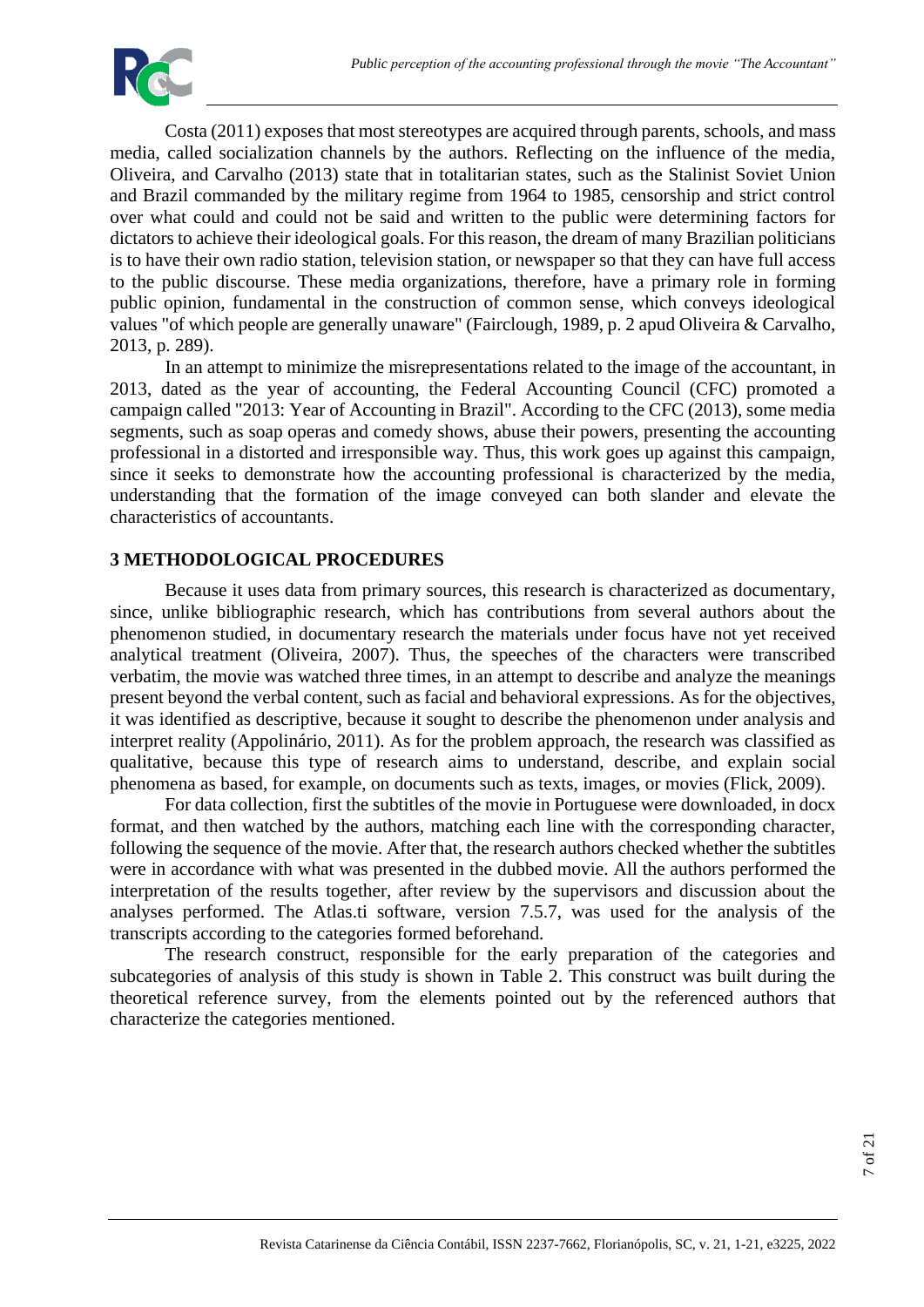

# Table 2 **Analysis Categories**

| Amaryois Catugurus<br><b>Categories</b>           | Constitutive<br><b>Definition of</b><br><b>Categories</b>                                                                                                                                          | <b>Subcategories</b>                                          | <b>Constitutive Definition of</b><br><b>Subcategories</b>                                                                                                              | <b>Theoretical Basis</b>                                                                                                                                                                                                                      |
|---------------------------------------------------|----------------------------------------------------------------------------------------------------------------------------------------------------------------------------------------------------|---------------------------------------------------------------|------------------------------------------------------------------------------------------------------------------------------------------------------------------------|-----------------------------------------------------------------------------------------------------------------------------------------------------------------------------------------------------------------------------------------------|
| Legitimacy                                        | Socially<br>constructed                                                                                                                                                                            | Pragmatic<br>legitimacy                                       | Immediate responses from society<br>(how society perceives it).                                                                                                        | Suchman (1995)                                                                                                                                                                                                                                |
|                                                   | norms, values,<br>beliefs, and<br>definitions and<br>created                                                                                                                                       | Moral<br>legitimacy                                           | Moral legitimacy reflects a prosocial<br>logic that fundamentally differs from<br>narrow self-interest (how the<br>individual acts).                                   | Suchman (1995)                                                                                                                                                                                                                                |
|                                                   | standards (<br>Suchman,<br>1995)                                                                                                                                                                   | Cognitive<br>legitimacy                                       | Cultural concepts taken for granted.<br>Cognitive Legitimacy is achieved<br>through social understanding (what<br>is accepted in the context).                         | Suchman (1995)                                                                                                                                                                                                                                |
| <b>Image</b><br>(pre-<br>existing<br>stereotypes) | From the<br>perspective of<br>popular<br>perception, the                                                                                                                                           | Gender                                                        | Constitutive element of social<br>relationships based on perceived<br>differences between the sexes (Scott,<br>1990).                                                  | Parker (2000),<br>Sugahara and<br>Boland (2006).                                                                                                                                                                                              |
|                                                   | image of the<br>accounting<br>professional is<br>linked to<br>characteristics<br>such as:<br>organized,<br>responsible,<br>with good<br>knowledge of<br>mathematics<br>and taxation,<br>competent, | Social skills<br>(education,<br>empathy)                      | Social behaviors valued in a given<br>culture, which can contribute to<br>socially competent performance in<br>interpersonal tasks (Del Prette & Del<br>Prette, 2017). | Beard (1994), Holt<br>(1994), Smith &<br>Briggs (1999),<br>Parker (2000),<br>Hoffjan (2004),<br>Hunt, Falgiani and<br>Intrieri (2004),<br>Sugahara and<br>Boland (2006),<br>Felton, Dimnik &<br>Bay (2008), Gomes<br>(2009), Costa<br>(2011). |
|                                                   | intelligent,<br>educated and<br>also bad<br>business<br>advisers,<br>monotonous,<br>sedentary, and                                                                                                 | Cognitive<br>skills<br>(intelligence,<br>technical<br>skills) | Capacity that allows the subject to<br>interact with the environment,<br>involving mental processes (Gatti,<br>1997).                                                  | Sugahara and<br>Boland (2006),<br>Hoffjan (2004),<br>Felton, Dimnik &<br>Bay (2008), Gomes<br>(2009), Costa<br>(2011).                                                                                                                        |
|                                                   | boring. (Lopes,<br>2014)                                                                                                                                                                           | Personality<br>(good/grumpy,<br>temperament)                  | The individual's dispositional<br>tendency to act in a certain way over<br>time in different circumstances<br>(Malloy-Diniz et al., 2018).                             | Parker (2000),<br>Hoffjan (2004),<br>Dimnik and Felton<br>(2006), Felton,<br>Dimnik & Bay<br>(2008), Gomes<br>(2009), Costa<br>(2011).                                                                                                        |

Source: The authors (2020).

We used the categorical analysis Content Analysis proposed by Bardin (2010) for data analysis and interpretation, which operates by breaking down texts into units, categorizing the data through analogical regrouping (Bardin, 2010). Given the construct presented, it is inferred that coding is the central part of data analysis. The categorical analysis performed was guided by the steps described by Bardin (2010):

(a) Pre-analysis: selection of the analyzed material (movie transcript) and detailed reading.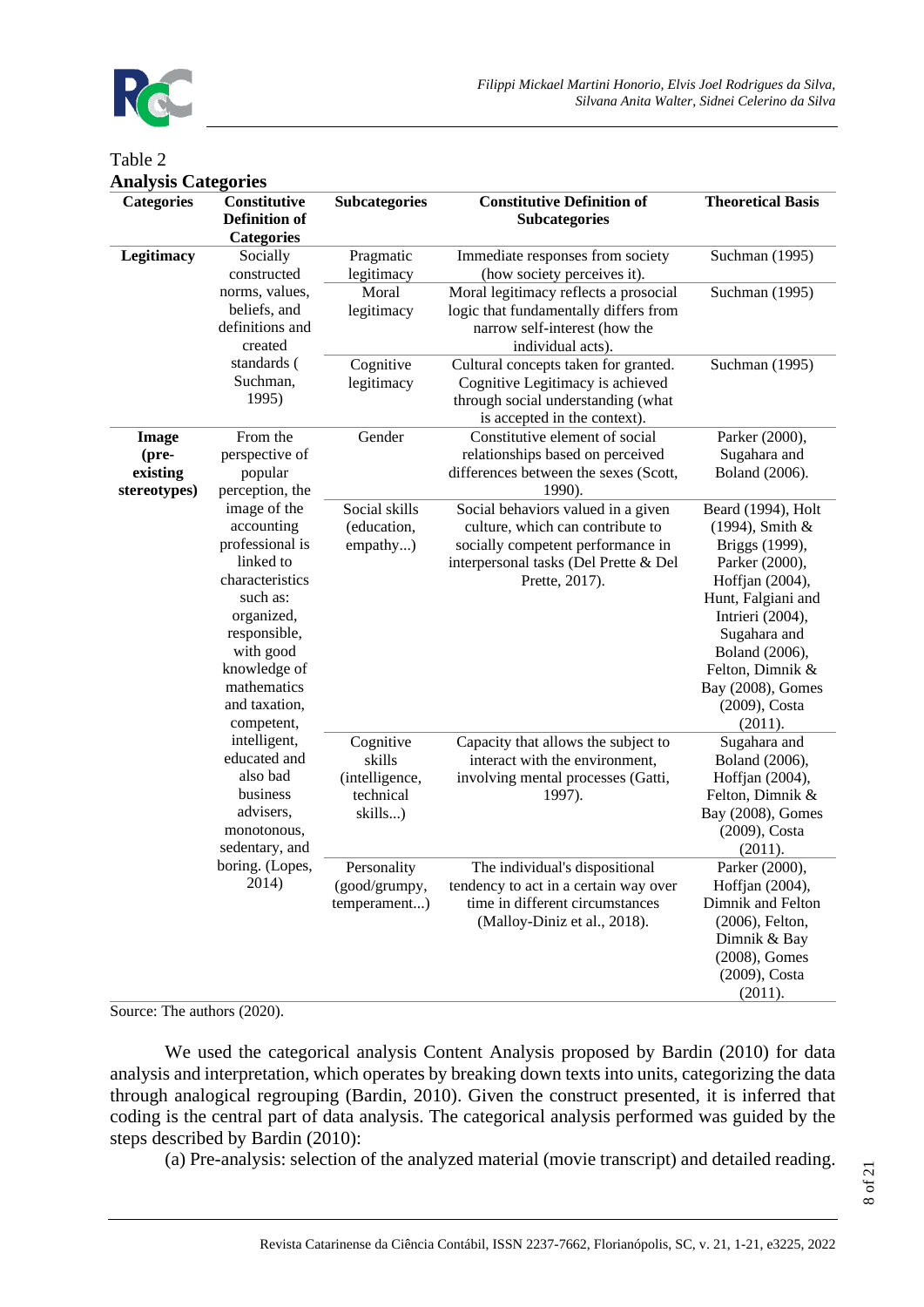

b) Coding: transformation of the raw data from the transcript, using records that were later grouped, through the Atlas.ti software.

c) Categorization: organization and classification of the transcription of the speeches into registration units, ordering the material based on the previously defined construct from the literature.

d) Interpretation: inferential analysis of the collected and organized data.

As shown in Table 2, the research construct was developed based on two categories: legitimacy, which is divided into pragmatic, moral and cognitive legitimacy; and image, i.e., the pre-existing stereotypes, which include gender, social and cognitive skills, and personality.

# **4 RESULTS**

### **4.1 Context of the Movie "The Accountant**

The movie "The Accountant" explores the story of a boy named Christian Wolff (played by Ben Affleck) who is diagnosed with autism in his early childhood. Even so, his father does not let him go to a specialized clinic to treat his disorder, because for him, his son must get used to the world around him. As an adult, he becomes an excellent accountant (in relation to his technical ability), performing accounting consulting and auditing services for his clients. In the movie, his ease in dealing with numbers is evident, however, his behavior reveals antisocial traits, which resemble that of accountants illustrated in other cinematic works, such as in the movies analyzed by Tavares & Dantas (2017), where accountants are regarded as incommunicative.

Christian Wolff owns an accounting office in a country town in the United States, which he uses to work for criminal organizations, carefully laundering money, which emphasizes the issue of the lack of ethics of some accountants, verified in the study by Dimnik and Felton (2006), who state that the large circulation of publicity involving accounting scandals has tarnished the public image of accountants. His involvement with crime began after he was arrested, due to a mix-up caused together with his father at his mother's wake. In prison, he meets Francis, a man who had been defrauding a family's accounts for over 40 years, who becomes his money laundering mentor while in prison.

However, after a while, the accountant is asked to do a non-criminal job at a robotics company after Dana Cummings (played by Anna Kendrick) notices something strange in the company's accounts. From this, the plot develops in the search for accounting solutions, but Christian's past also becomes known.

# **4.2 Elements of Legitimacy (pragmatic, moral and cognitive)**

Legitimacy is a generalized perception that the actions of an entity or individual are desirable, adequate, or appropriate within some socially constructed system of norms, values, beliefs, and definitions (Suchman, 1995). The elements of pragmatic legitimacy are related to how society perceives an individual, in this case, accounting professionals. In one of the accounting assistant's lines, she mentions:

My dad was an accountant. He actually... You know, he had the whole schtick. He... You know, the little amortization book, with the green eyeshade. The, like dorky pocket protector and...

The assistant's view of the accountant is confirmed by previous studies that found that accounting professionals are generally represented as a middle-aged, bald, Caucasian, and oldfashioned person, in addition to being commonly associated with people who wear visors, glasses and suspenders (Dimnik & Felton, 2006; Oliveira, 2007; Curty & Tavares, 2014; Oliveira, 2014; Vicente & Machado, 2014; Moura et al., 2016). In the case of the moving "The Accountant,"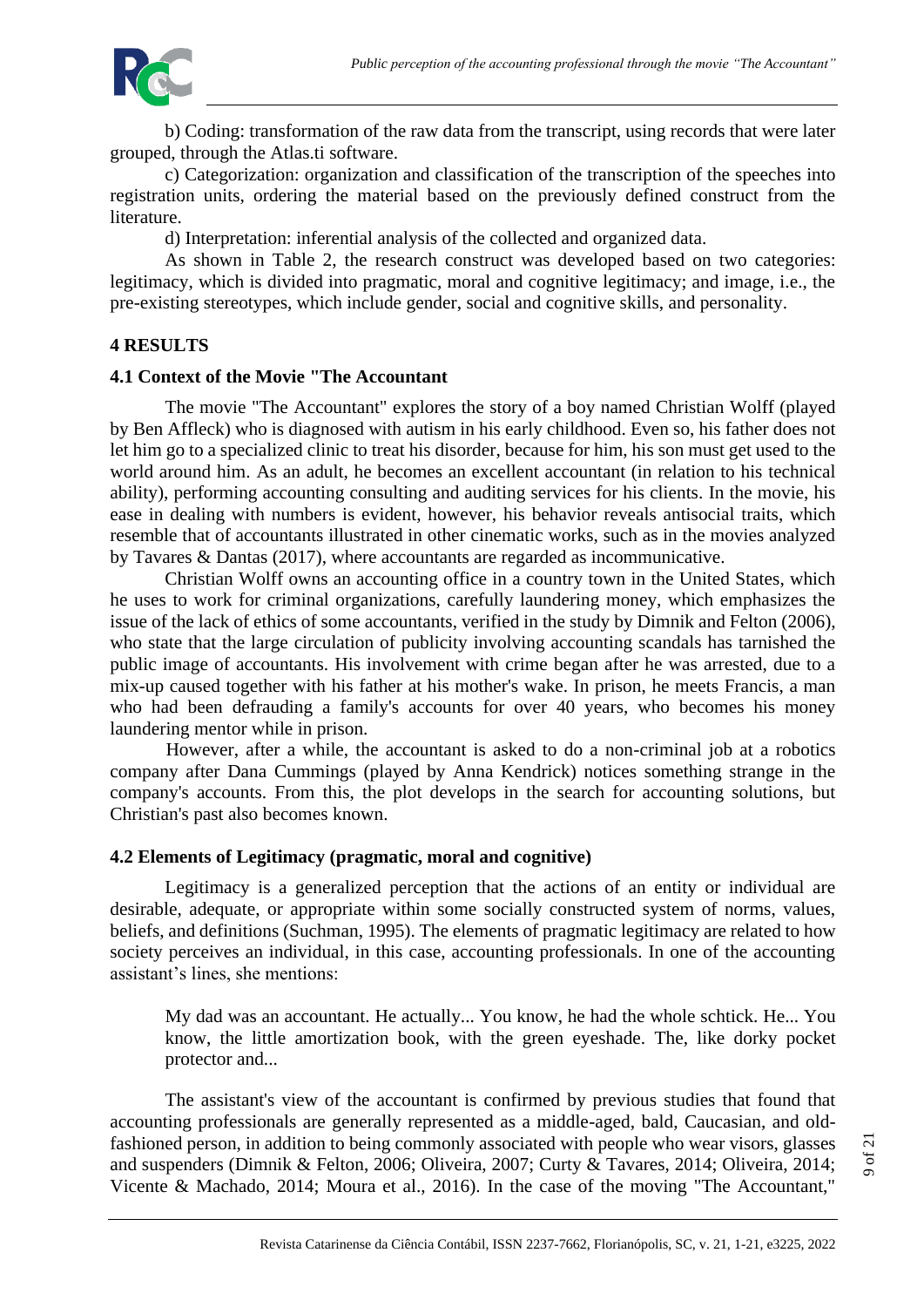Christian is young, not bald, Caucasian, and not old-fashioned. The assistant accountant is also young, not bald, Caucasian, and not old-fashioned either.

Furthermore, the president of the U.S. Treasury seeks to convict the accountant of his crimes (for he had escaped from prison before serving his sentence). To this end, he orders a Treasury analyst to track him down. Upon describing Christian Wolff, the president says:

Right. Say you're the head of the Sinaloa Cartel. Now, cartels count their money by weighing it in 18-wheelers. But one sunny Mexican day, your in-house money scrubber comes to you and says you're \$30 million light. Who can you trust to do the forensic accounting, track your stolen cash? Deloitte and Touche? H&R Block? You somehow contact an individual capable of coming in cold, un-cooking years of books, and getting out alive.

This line conveys credibility about the ethics of auditing firms, as in the mentioned case of Big Four Deloitte and Touche. However, a point of view that accountants who do not have great prestige in society can easily sell themselves to criminals in order to get better fees, weakens the image of independent accountants in relation to the issue of ethics as seen by society.

Furthermore, when the accountant's past is revealed, when he was incarcerated in a maximum-security penitentiary, his criminal mentor tells him: "I mean, you want to fill out tenforty's and itemize deductions, and pull in fifty grand a year? I mean, that's a living. Because if you go down this road, this road you can't go back, you understand? It's dangerous. Do you understand?" So, the accountant is told to look for jobs that are criminal, but that can earn him more money. This issue corroborates Smith and Briggs' (1999) finding that the image of accountants in movies, which used to be of someone with a boring personality, has now been transformed into that of a criminal accountant, a consequence of the association with gambling, money laundering, fraud, and murder, practices carried out by the accountant during much of the movie.

These scenes in the movie reinforce the stereotypes found in the studies by Felton, Dimnik  $&$  Bay (2008) and Tavares  $&$  Dantas (2017), where accountants were seen as greedy and ambitious, seeking power and wealth, contrary to the results found in the study by Guerra et al. (2011), where they are seen as "a responsible and ethical friend."

Regarding the accountant's technical ability, society perceives them as an intelligent, competent, and dependable individual, as mentioned in the studies of Dimnik & Felton (2006), Vicente & Machado (2014) and Moura et al. (2016). This confronts the view of the financial director of the company in which he starts the audit, doubting his ability, when he says:

We have an incredibly complicated accounting system. Depreciation schedules on hundreds of different items. Full-time and contract employees. Department of defense classified accounts.

It's a numerical shit storm.

In contrast, the accountant is firm and demonstrates that he has knowledge, showing cognitive skills, in addition to those mentioned earlier, such as being organized and methodical, stereotypes also seen in the studies of Dimnik & Felton (2006), Vicente & Machado (2014) and Moura et al. (2016), by answering it as follows: "I'll need to see all the books of the last 10 years, bank statements, complete list of clients and vendors, hard copies printed out for my eyes only and all the information right here."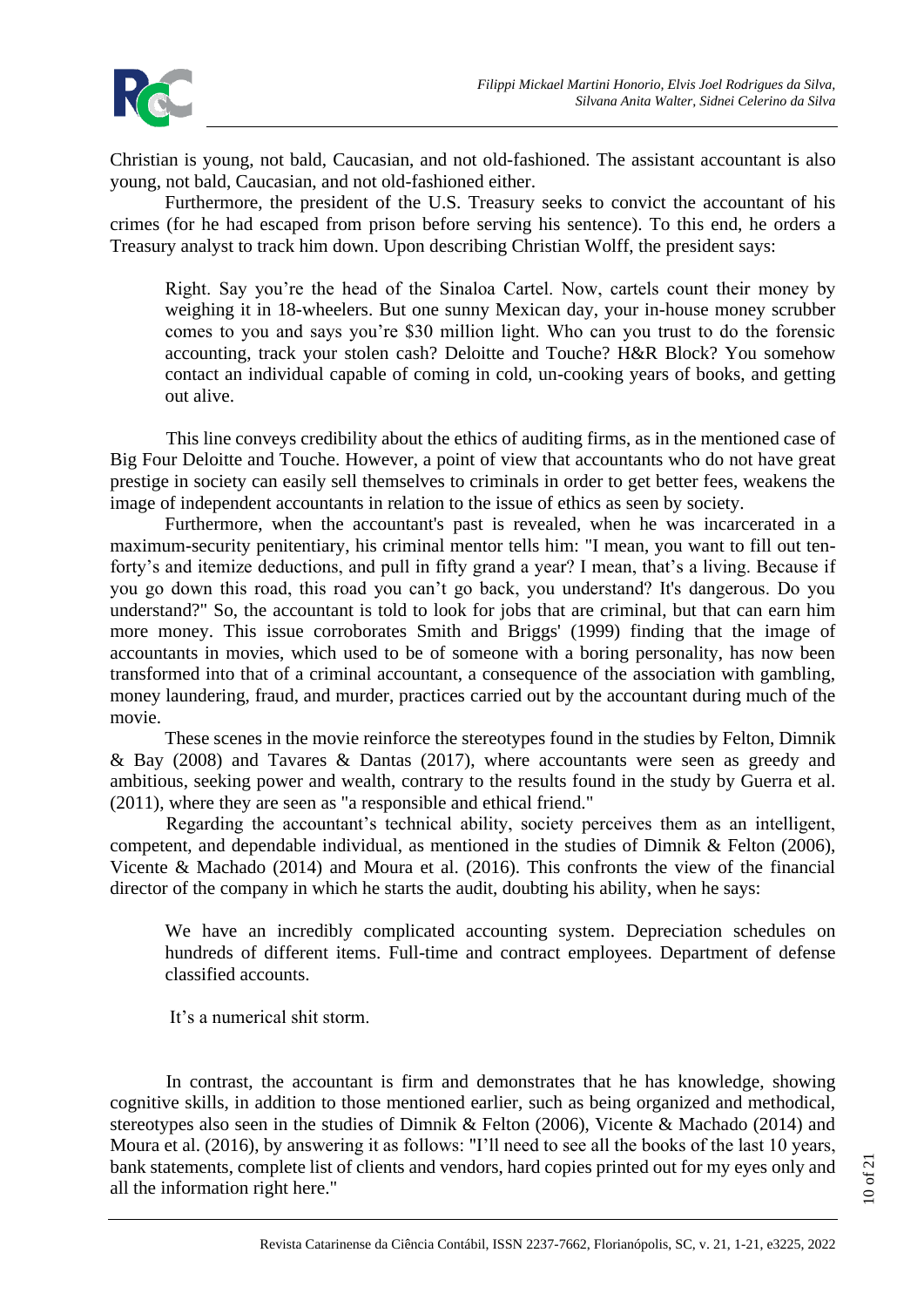

After the accountant discovers that there was indeed embezzlement at the Living Robotics company, the CFO commits suicide. The owner of the company (Lamar), who was good friends with the CFO, is furious and sends Christian away. Furthermore, Lamar hires a "hit man" (Braxton, Christian's brother) to eliminate the accountant and the assistant. In light of this, an interesting scene to analyze how society perceives the accountant, is when Braxton speaks on the phone: "Since when are accountants difficult to eliminate?

Dead? What did he do, hit him over the head with an adding machine?

All right. Just... Put me in touch with the client.

I'll handle this accountant myself.

Just when the assistant accountant and the accountant are hiding to avoid being killed, the assistant asks: "Why would your clients follow you? You are an accountant." This shows the "correct" vision of accountants that people have, unlike the criminal that is shown in the course of the movie.

Moral legitimacy, on the other hand, is connected to how the individual acts, considering what is right for the group (Suchmann, 1995). In the movie, it is possible to observe different actions performed by the accountant regarding the ethical issue (conflicting, even), such as secrecy between the work of one client and another, and obtaining illicit advantages for his clients, as detailed below. When holding the meeting with the financial director and the sister of the owner of the company in which there was an alleged embezzlement, where he was asked about the reasons that another client had recommended him for the job and in what he was useful to that client, the accountant answers: "I don't discuss client business," thus demonstrating ethics regarding the confidentiality of information from other companies. This characteristic corroborates the indications of the investigations led by investigations Dias and Martins (2005), Guerra et al. (2011) and Reis et al. (2015), in which accountants are seen as reputable and ethical professionals.

However, at the beginning of the movie the accountant tells a couple that sought him out as clients that it is possible to get a tax discount based on the percentage the size of a room represents of a house. Even then the accountant shows ethics in his practice because it is a tax avoidance, that is, a legal practice to reduce or postpone the payment of taxes. However, when his client replies that the room is about 20m², the accountant signals him to increase it, and so the client finishes his speech saying that it is 30m2. Thus, the accountant would be acting to obtain illicit advantages for his clients, since the size of the room influences the tax discount. This view corroborates the study by Dias and Martins (2005), in which the accountant is seen as a professional who "has a way" of getting clients and satisfaction in the results of his work.

In another passage that emphasizes the accountant's criminality, in a memory of the time he was in prison, his cellmate (Francis) tells him "two years together every night. I gave you a PhD in black money." Once again, therefore, it is possible to observe ethical problems in the conduct of the accounting professional. Azevedo and Cornachione (2012) say that, if people connect accounting to ethically dubious practices or, even, to actions that lack social commitment, students who value ethics and social responsibility may avoid this type of training and seek other undergraduate courses.

The accountant is also shown in crime scenes during the movie, as in the case where the Treasury analyst looks for clues from the accountant, and her assistant, Sorkis, finds a recording in which the accountant kills several people in cold blood, as reported by the assistant himself: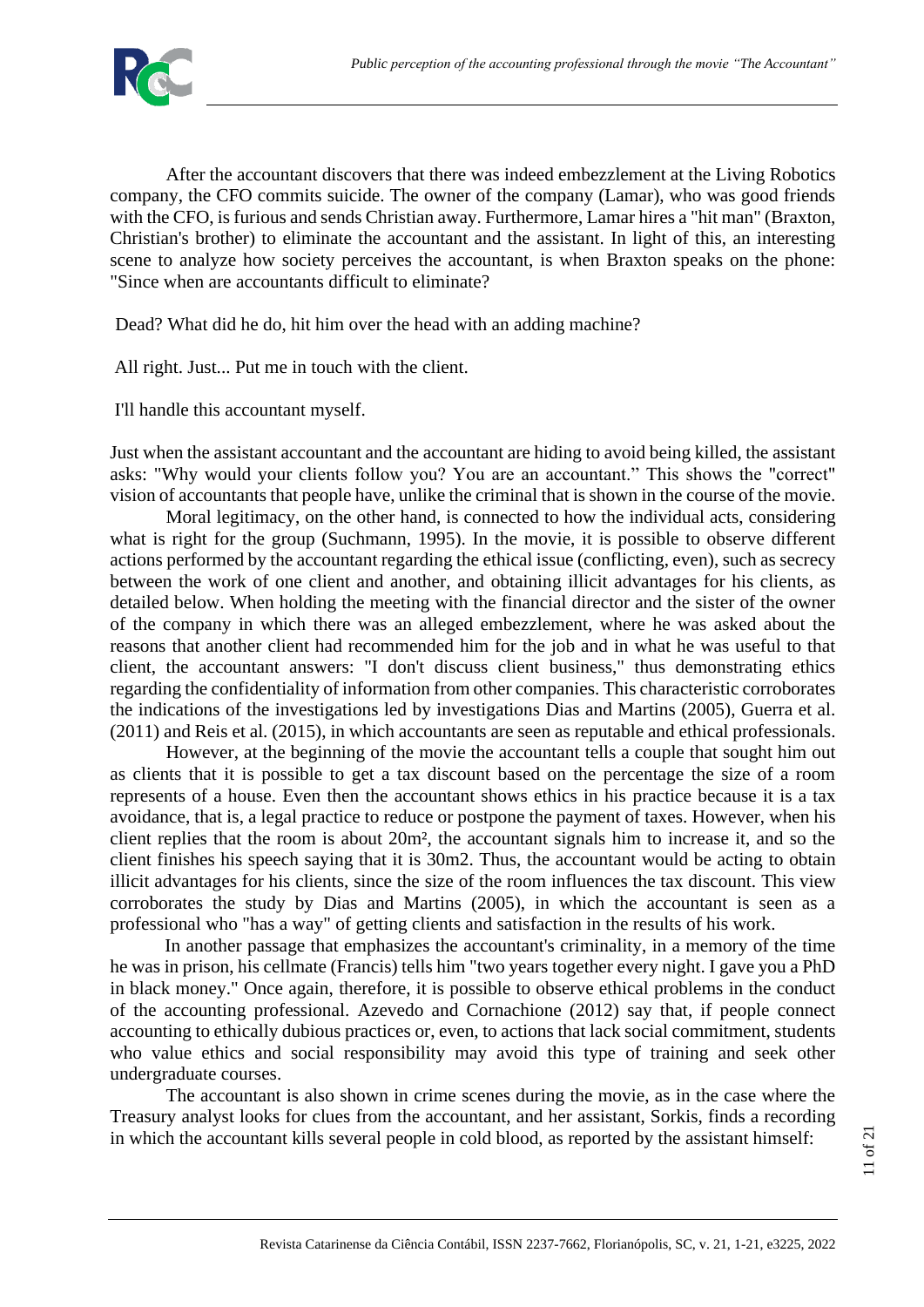

"2006, your guy takes out two mob enforcers with a steak knife he lifted off an Italian restaurant down the street. Then he strolls in to a den of stone-cold killers and goes on a 7 man killing spree. Using their own weapons."

The elements of cognitive legitimacy, in turn, concern what is accepted in the context, that is, what society accepts. One of the fragments observed in the speech of the accountant's client at the beginning of the movie, after he gets the tax reduction for the farming couple, is: "I meant what I said, son. You're welcome up to the place anytime. Do you fish? I've got a two-acre pond that is just thick with catfish and bass."

The accountant then replies that he doesn't fish, but that he likes to shoot. Then, on another day, he shows up at his clients' country house to practice shooting. This involvement with the clients may induce the professional to continue to evade taxes in order to generate undue advantages, since the proximity between him and his clients may make it difficult to separate personal and professional interests. On this subject, the Federal Accounting Council (CFC), through the Brazilian Accounting Standard (NBC) PA 400 (2019) dedicates a section (420), which deals with gifts and the like, exposing that "accepting gifts and the like from an audit client may create a threat of self-interest, familiarity, or intimidation." Thus, the conduct carried out by the accountant, who also performs consulting and auditing work, is not in accordance with the Brazilian Accounting Standards, trivializing this important rule of conduct. This is in line with what Carnegie and Napier (2010) state in their study, in which the figure of the accountant is seen as an individual who easily pleases the client.

Another issue that highlights cognitive legitimacy is the fact that the assistant accountant does not work with what she really likes, because according to her "But he [the assistant's father] convinced me to go into the field [Accounting Science]. Because I wanted to study art at the art institute at Chicago, but... art doesn't pay the mortgage. Art doesn't pay the mortgage, young lady" [Imitating her father]. Thus, it is understood that the course was chosen due to the ease of finding jobs and having a comfortable financial situation, which can lead to professional failure, due to lack of interest in the subjects studied. Furthermore, it enables the training of a corrupt professional due to private interest prevailing above public interest and ethical principles, as guided by section 100 of NBC PG 100 (R1) (2019).

Table 3 summarizes the analyses presented in this section:

#### Table 3

| Elements of legitimacy analyzed in the movie       |                                                                                                                                                                                                                                                                    |  |  |
|----------------------------------------------------|--------------------------------------------------------------------------------------------------------------------------------------------------------------------------------------------------------------------------------------------------------------------|--|--|
| Subcategories of analysis                          | <b>Elements of legitimacy analyzed</b>                                                                                                                                                                                                                             |  |  |
|                                                    | Society perceives accountants as people who wear green visors, glasses, and who<br>carry amortization books, a view corroborated by the accounting assistant. In the<br>movie, however, the accountant does not wear these accessories, except for the<br>glasses. |  |  |
| Pragmatic (how society<br>perceives an individual) | There is society's trust in the ethics of large auditing firms, yet the view of<br>accountants is that they can easily sell themselves to criminals for better fees.                                                                                               |  |  |
|                                                    | In order to get more money, the accountant is told to pursue criminal work (greedy)<br>and ambitious stereotype).                                                                                                                                                  |  |  |
|                                                    | As much as society doubts the accountant's ability, in the movie he demonstrates<br>that he has knowledge and technical ability.                                                                                                                                   |  |  |
|                                                    | People have a "correct" view of accountants, unlike his criminal behavior during<br>the movie.                                                                                                                                                                     |  |  |
| Moral (how the individual<br>acts)                 | Conflicting actions regarding ethical issues, because at certain times the<br>accountant demonstrates secrecy in the information between his clients, but at<br>other times he seeks to obtain illicit advantages with his clients.                                |  |  |
|                                                    | The accountant is seen as a professional who "can find way."                                                                                                                                                                                                       |  |  |

Revista Catarinense da Ciência Contábil, ISSN 2237-7662, Florianópolis, SC, v. 21, 1-21, e3225, 2022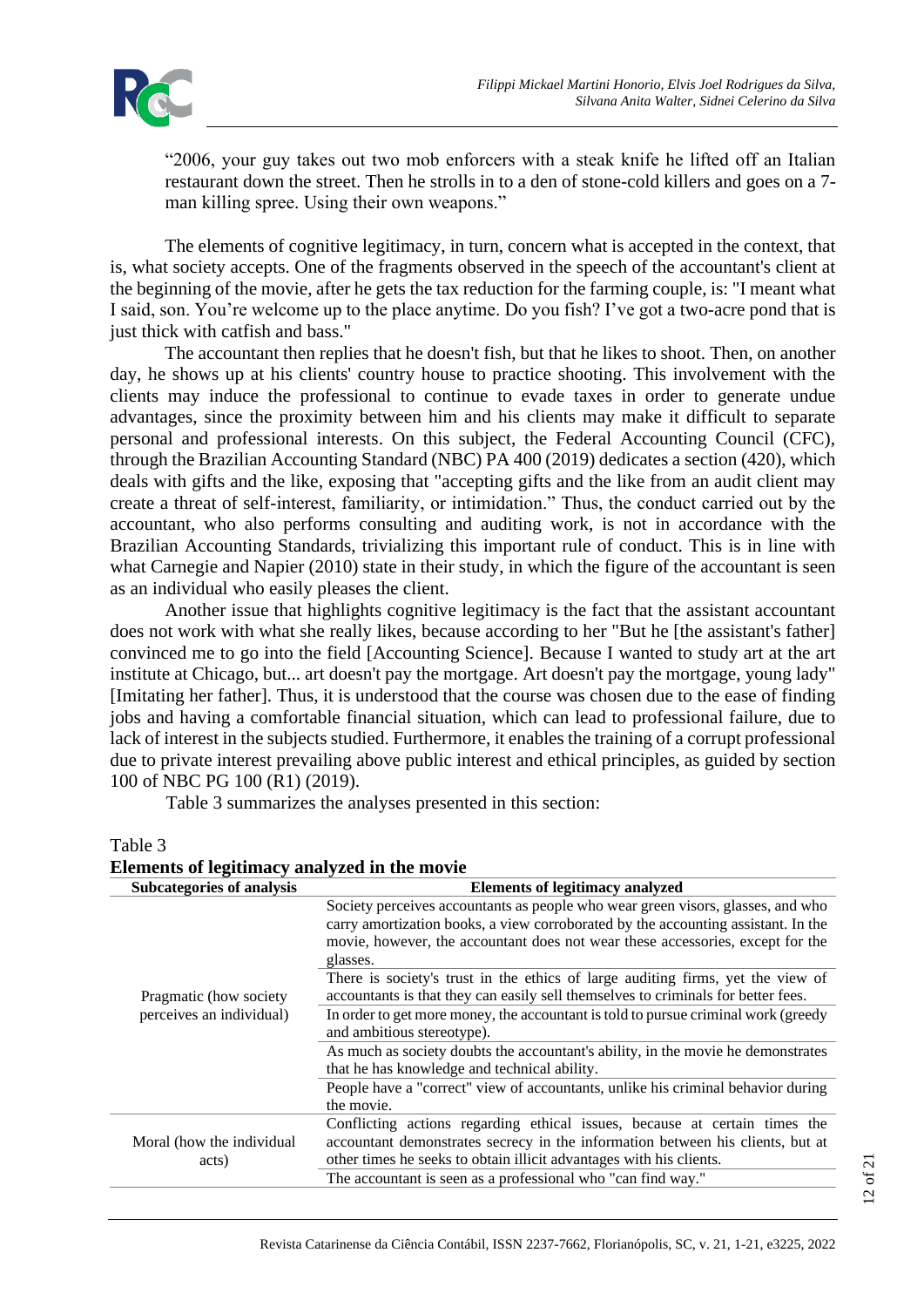

|                                     | The accountant has become a "PhD" in dirty money.                                    |
|-------------------------------------|--------------------------------------------------------------------------------------|
|                                     | The figure of the accountant is seen as an individual who easily pleases the client. |
| Cognitive (what is accepted in      | The Accounting Sciences course was chosen by the accountant assistant because        |
| the context)                        | of it was easy to find employment and have a comfortable financial situation, not    |
|                                     | due to her affinity with the profession.                                             |
| $\text{Source:}$ The authors (2020) |                                                                                      |

authors  $(2020)$ 

In the next subsection is the analysis of an accountant's pre-existing stereotypes with regard to gender, social skills, cognitive skills, and personality, which form their professional image before society.

# **4.3 Image (pre-existing stereotypes)**

The image of the accounting professional, from a popular perspective is tied to numerous characteristics (Lippmann, 1922 *apud* Lopes, 2014, p. 7) both positive and negative, in relation to the image of the accounting class, which are presented in the movie and discussed below.

Regarding the issue of gender equality, the movie shows a relative discrepancy between the roles of men and women in accounting, since the accountant, the one who was called by the company to find the alleged embezzlement is a man, while the image of the woman was staged by an assistant accountant who had noticed something strange in the company's accounts, but who was not sure what she saw and therefore had to hire the accountant, thus demonstrating this professional's lack of skill and discredit on the part of the financial director, as is evident in his speech: "A junior crossed accountant stuck her nose where it didn't belong and obviously she had no idea what she was looking at." Furthermore, only this woman is shown in the movie as someone who works in the accounting profession, with all other relationships involving the main company in the study taking place between men. Studies such as Devonport's (2008) reveal that although women have become more prominent in the profession over the past 100 years, they have not yet achieved equality with male professionals. Moreover, Sugahara and Boland (2006) emphasize that students who are not accountants perceive the profession as being male dominated. The study of Moura et al. (2016), on the other hand, which conducted their analysis of three movies, verified the most recent representation of the accounting professional by a female character dated 2008, highlighting that this may represent a trend towards debunking the traditional accounting professional image. Moreover, it is stated that since the early 2000s, women have been the majority in accounting courses.

As for social skills, a marking feature is the cold way in which he treats people, being very direct, as mentioned in the study by Beardslle & O'Dowd (1966). This is evident in the treatment given to the accounting assistant, when she is simply trying to help him: "What do you want, Dana Cummings?"

Regarding cognitive skills, when asked by the owner of the company about the company's sources of income, the accountant answers one by one, with a wealth of detail, which impresses him. Furthermore, the business owner says that "my mind doesn't function the way yours must", addressing the systematic and mathematical skills of the accountant.

From the point of view of cognitive skills, it can be seen that the accounting assistant, like the accountant, is also highly organized: "These are the files you wanted. I cross referenced them by year and alphabetically, so..." This characteristic is in line with the research of Taylor and Dixon (1979).

It is common sense to think that because someone studies Accounting Science they have great mathematical ability, which is not always true, so much so that the course is classified as an Applied Social Science. Therefore, much of what is studied in the course involves other aspects, which are not always linked to mathematics. However, as in other studies, the image of the accountant is linked as someone who has very easily performs calculations, as can be seen in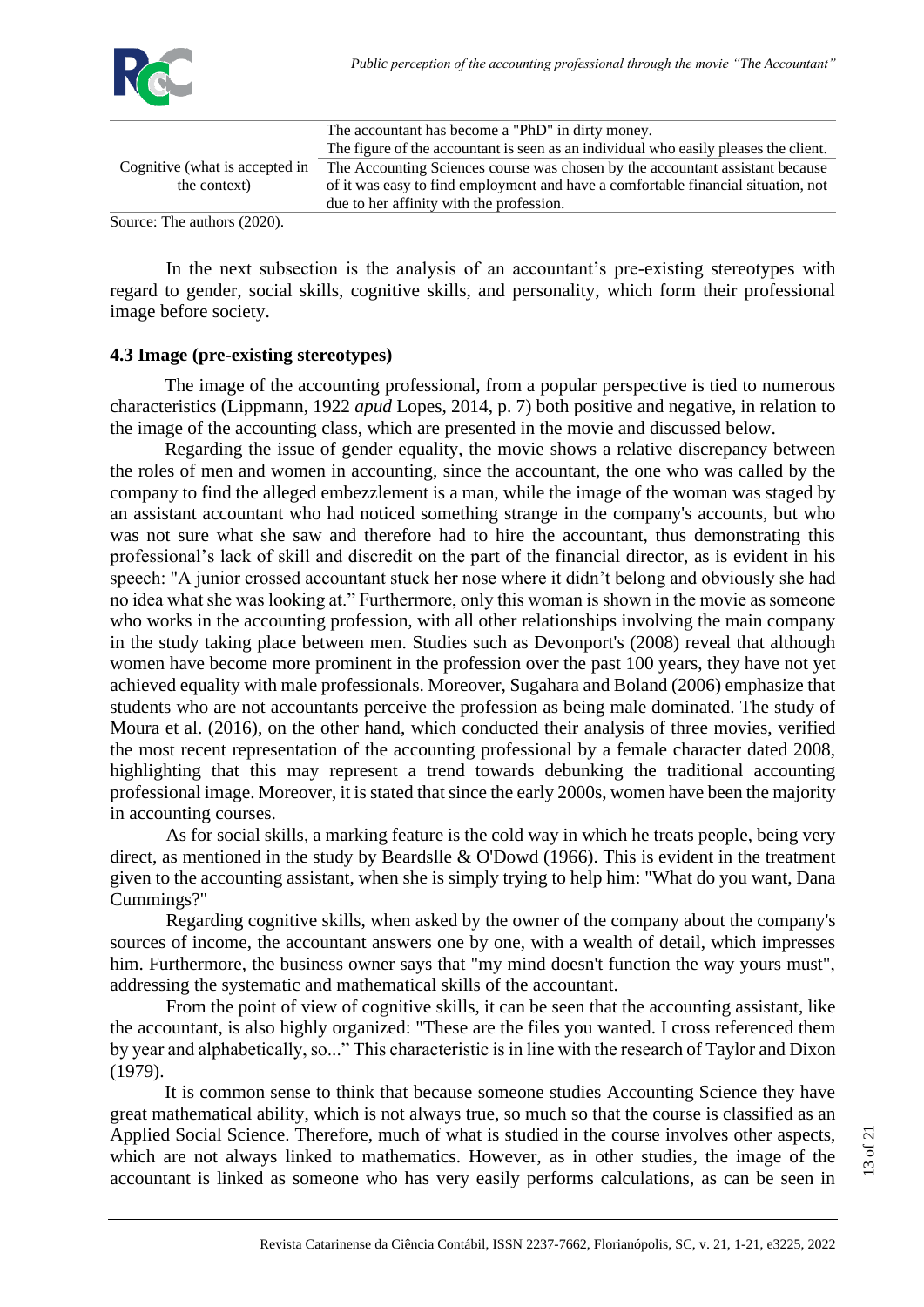

Figure 1, where the accountant performs calculations for 15 fiscal years during a certain scene, demonstrating all this with the following line:

Come in, come in. You have to see this. Look at this. It's going to blow you away. I mean, it will... Just jump right at you. There it is. Living Robotics, 10 years ago, earnings before interest tax and depreciation, \$14,495,719. Nine years ago, earnings before tax and depreciation. Revenues go up, profits go down. How? No large capital expenditures dragging profits down. No spike in raw material or labor costs. Year 8, profits, and revenues both go up, but not in a commensurate fashion. X does not equal to Y. 6, 5, 4, 3. You are making money, but there is a leak. The leak is... Right... Where is the leak?



Figure 1. Scene from the movie in which the accountant demonstrates his mathematical ability. Source: Movie "The Accountant" (2016).

The scene draws the attention of those watching it, for the acute logical reasoning of the accountant and his ease with mathematics, which is in line with the studies of Costa (2011), Lopes (2014), Pinto Júnior (2015) and Gomes, Walter & Soutes (2020). In another moment, the assistant asks him "What's 298,567 times 92?" and to which he promptly answers: "27,468,164." Other elements outlined by the study of Lopes (2014) are observed in the movie, such as the issue of organization, fiscal knowledge, competence in his function, and intelligence. In contrast, some negative characteristics visualized in the study of Lopes (2014) were not found in the movie, such as being sedentary, because the accountant has an athletic physique and exercises frequently. It was not possible to observe these aspects in the accounting assistant.

Finally, regarding personality, during the lunch break at work, the accountant, and the assistant talk, and, in this scene, we can see the accountant's lack of sense of humor, when she makes jokes and he does not understand, looking for a logical reason to answer her joke. This sense of humor is also found in the studies by Dimnik and Felton (2006), in which bad humor appears in two profiles outlined by the authors (dreamer and worker).

It is also possible to identify a personality trait of the accountant at the beginning of the movie regarding sincerity, as the accountant looks at a lady who is his customer and who has a necklace, which she made herself and, when asked if he liked it, he replies: "no, not particularly." This personality is identified in Cobb's (1976) study in which the accountant is seen as an unpleasant person, and in Smith and Briggs' (1999) study where accountants are characterized as rude. Also, when the accountant is getting acquainted with the company in which he will perform the audit service, the owner of the company seeing one of his patients putting in a prosthesis, walks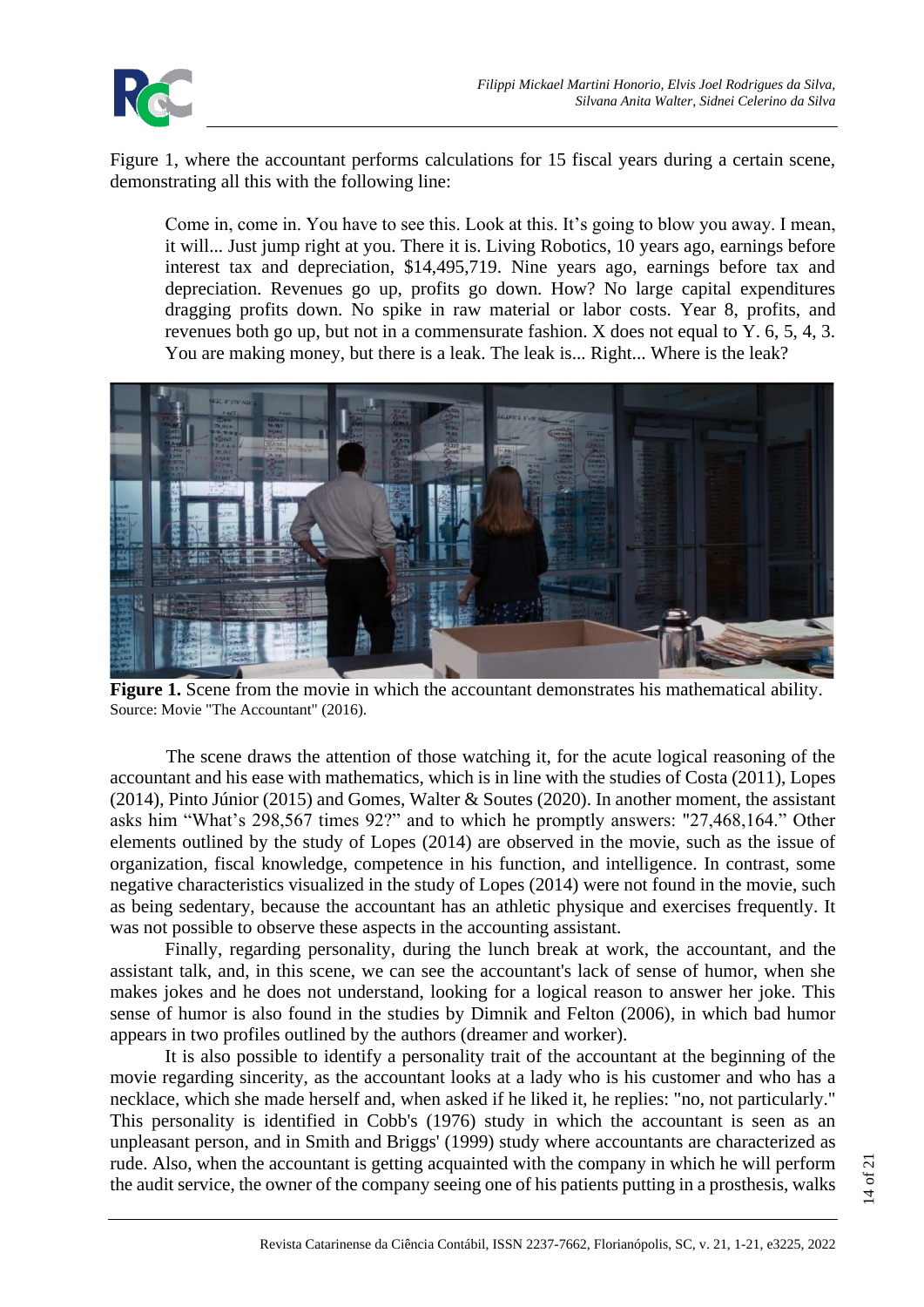

Table 4

to the accountant's side, who is also seeing the same scene and says: "What do you think that young man is thinking now? "Why can I still feel my arm?" "How did it all go wrong so quickly?" And the accountant, in his almost "abnormal" sincerity comments that the young man must be thinking: "It's cold. Turn up the temperature". This characteristic of being sincere, can be seen in the studies of Carnegie & Napier (2010).

Because of his autism, the accountant finds it exceedingly difficult to accept setting aside a task without finishing it. Before the accountant finished the audit, the financial director of the audited company commits suicide, as previously mentioned, which leaves the owner of the company incredibly sad and leads to him deciding that he does not want to complete the audit, because the financial director was a great friend of his and, whatever his crime was, he would be forgiven. In light of this, he asks the cleaning crew to erase all the notes that the accountant made during the previous night, and during the cleaning, the accountant arrives at the company and is furious about it: "But I'm not finished yet!" [...] It's hard to say why people do what they do. Exactly... I'm not finished. Look at this. These reports, all out of order. They totally changed the order. I'm not... I'm not finished yet." This characteristic is also seen in the studies by Maslow (1965), Taylor & Dixon (1979) and Yeager (1991), in which the accountant is characterized as having an obsession for accuracy, being methodical and objective.

Table 4 summarizes the analyses presented in this section:

| Images (pre-existing stereotypes) analyzed in the movie |                                                                                                                                     |  |  |  |
|---------------------------------------------------------|-------------------------------------------------------------------------------------------------------------------------------------|--|--|--|
| <b>Subcategories of analysis</b>                        | Images (pre-existing stereotypes) analyzed                                                                                          |  |  |  |
| Gender                                                  | Discrepancy between the roles of men and women.                                                                                     |  |  |  |
| Social skills                                           | The accountant treats people in a cold, very direct way.                                                                            |  |  |  |
|                                                         | The accountant's systematic and mathematical skills The accountant's assistant is<br>also highly organized.                         |  |  |  |
| Cognitive skills                                        | The accountant's logical and acute reasoning. The accountant has fiscal<br>knowledge, competence in his position, and intelligence. |  |  |  |
|                                                         | The accountant's physical stature is athletic, unlike the image found in other<br>studies.                                          |  |  |  |
| Personality                                             | Accountant's lack of sense of humor.                                                                                                |  |  |  |
|                                                         | Sincerity.                                                                                                                          |  |  |  |
|                                                         | Difficulty in accepting to leave a task aside without finishing it.                                                                 |  |  |  |
| $\sim$<br>$\mathbf{r}$<br>(0.000)<br>$\sim$ 1           |                                                                                                                                     |  |  |  |

| Images (pre-existing stereotypes) analyzed in the movie |  |  |
|---------------------------------------------------------|--|--|
|                                                         |  |  |

Source: The authors (2020).

With this, it can be seen that most of the pre-existing stereotypes of accountants in previous studies are corroborated with the analysis of the movie "The Accountant," since only the physical size of the accountant is not sedentary, as mentioned in other works, and the discrepancy between male and female roles, where there is no convergence between previous studies.

# **5 CONCLUSION**

The analysis of the movie "The Accountant" allowed the observation of the elements of Legitimacy Theory (pragmatic, cognitive and moral) in the way society perceives accounting professionals, how accountants act and what is accepted in the context, besides showing the stereotypes of the accountant in the cinematographic work. In view of this, it was seen that the media demonstrates how society perceives an individual, in this case, the accounting professional, although this view may be distorted in relation to real accountants.

The main findings regarding pragmatic legitimacy lead to the fact that society perceives accountants with a "correct" view. However, the behavior of the accountant during the movie reflects criminal, greedy, and unethical actions. The professional's ability is also questioned during the movie, but the accountant proves that he has knowledge and technical ability. As for cognitive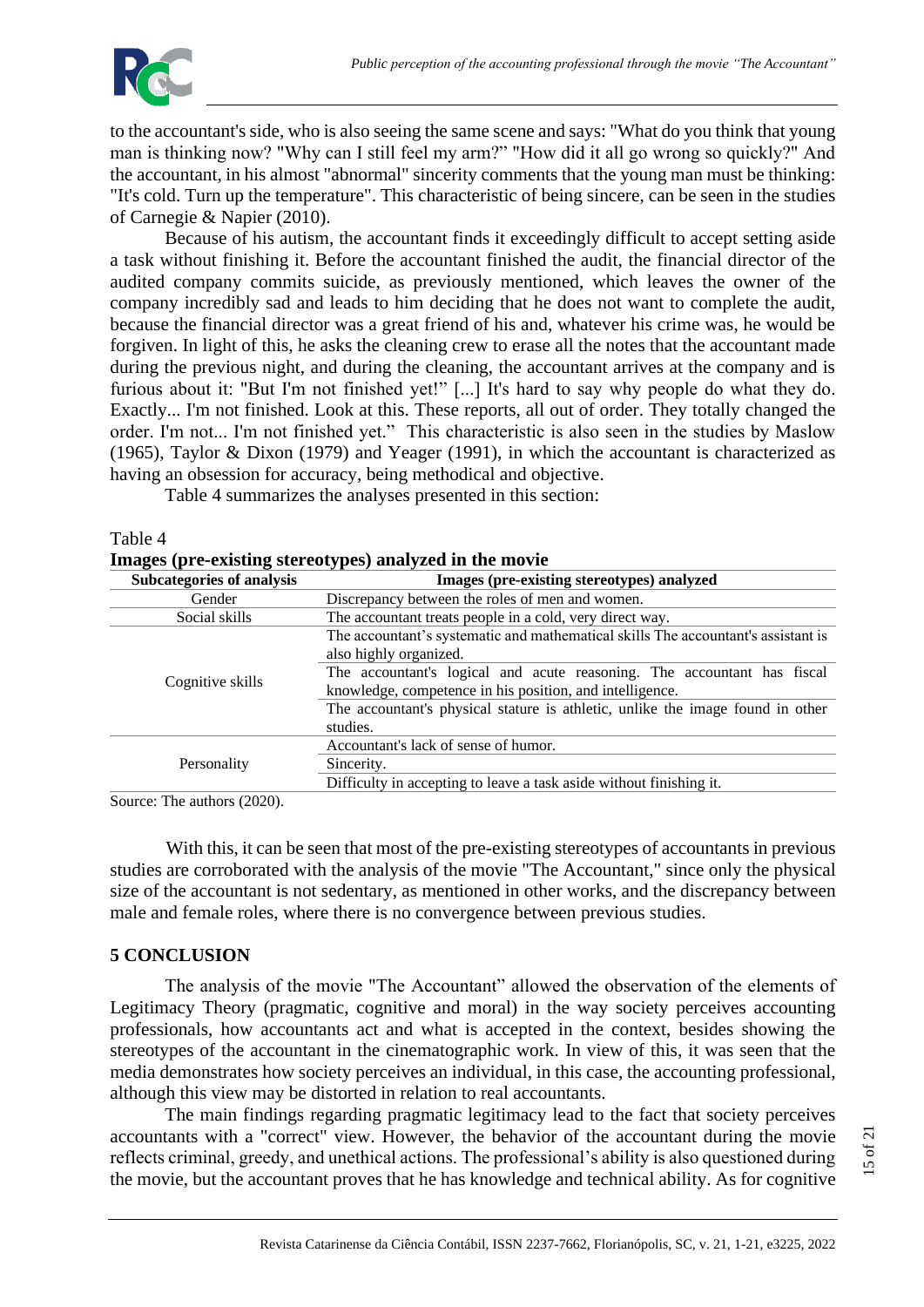

legitimacy, the accountant is seen as an individual who easily pleases the client, and that the Accounting Science course may be chosen due to the ease of finding jobs and having a comfortable financial situation, not as a result of an affinity with the profession. Regarding moral legitimacy, conflicting actions were observed regarding ethical issues on the part of the accountant, who became an expert in dirty money.

Furthermore, in relation to the pre-existing stereotypes that form the image of the accountant in the media, it was possible to observe that in relation to gender, there is discrepancy between the roles of men and women. Regarding social skills, it is observed that the accountant treats people in a cold, very direct way. In relation to cognitive skills, the accountant is identified as a professional with systematic and mathematical skills, in addition to refined logical reasoning, fiscal knowledge, competence in his position, and intelligence. Unlike the image found in other studies, in which the accountant was identified as a sedentary person, the accountant portrayed in the movie has an athletic physique. Finally, as for personality, it is analyzed that the accountant is very sincere, has no sense of humor, and finds leaving a task unfinished difficult.

As a theoretical contribution, it is noted that the research addresses issues verified in the movie that do not match the findings of other studies, especially those that were conducted empirically, demonstrating the stereotype of real-life accountants. These divergences occur in relation to how society perceives the accountant, as someone who wears green visors and uses amortization books, has ethical attitudes, does not demonstrate skill, and is sedentary, perceptions that were contradicted by the movie. However, the results of previous studies that described accountants as professionals who "crunch numbers" with high mathematical skills, competence, intelligence, and sincerity were confirmed. Therefore, this research has the practical contribution of combating negative images of the accounting profession, since it sought to identify how they arise, as guided by Hunt, Falgiani and Intrieri (2004). Furthermore, this study can be useful for students who are choosing their professions, so that they can analyze what the media broadcasts about the accounting profession more critically.

Finally, it is suggested that future studies analyze both accountants and non-accountants who watched the movie and what view they had of the accounting professional through the movie, preferably by conducting interviews, so that one can deeply capture the meanings of their views.

# **REFERENCES**

- Almeida, G. T., & Medeiros, L. M. (2017). Percepções em relação ao profissional contábil: investigação comparativa com estudantes ingressantes e concluintes. *Revista de Contabilidade do Mestrado em Ciências Contábeis da UERJ (online), 22*(1), 104-121.
- Almeida, M. L. G. (2021). *Escândalos Corporativos: Análise de Práticas da Governança Corporativa*. Monografia. Universidade Federal de Santa Catarina (UFSC), Florianópolis, SC, Brasil.
- Appolinário, F. (2011). *Dicionário de Metodologia Científica* (2a ed.). São Paulo: Atlas.
- Azevedo, R. F. L. & Cornachione, E. B. Jr. (2012). Ética profissional contábil: uma análise visual da percepção pública. *Revista de Educação e Pesquisa em Contabilidade (REPeC), 6* (1), 19- 37.

Bardin, L. (2010). *Análise de conteúdo* (4a ed.). Lisboa: Edições 70.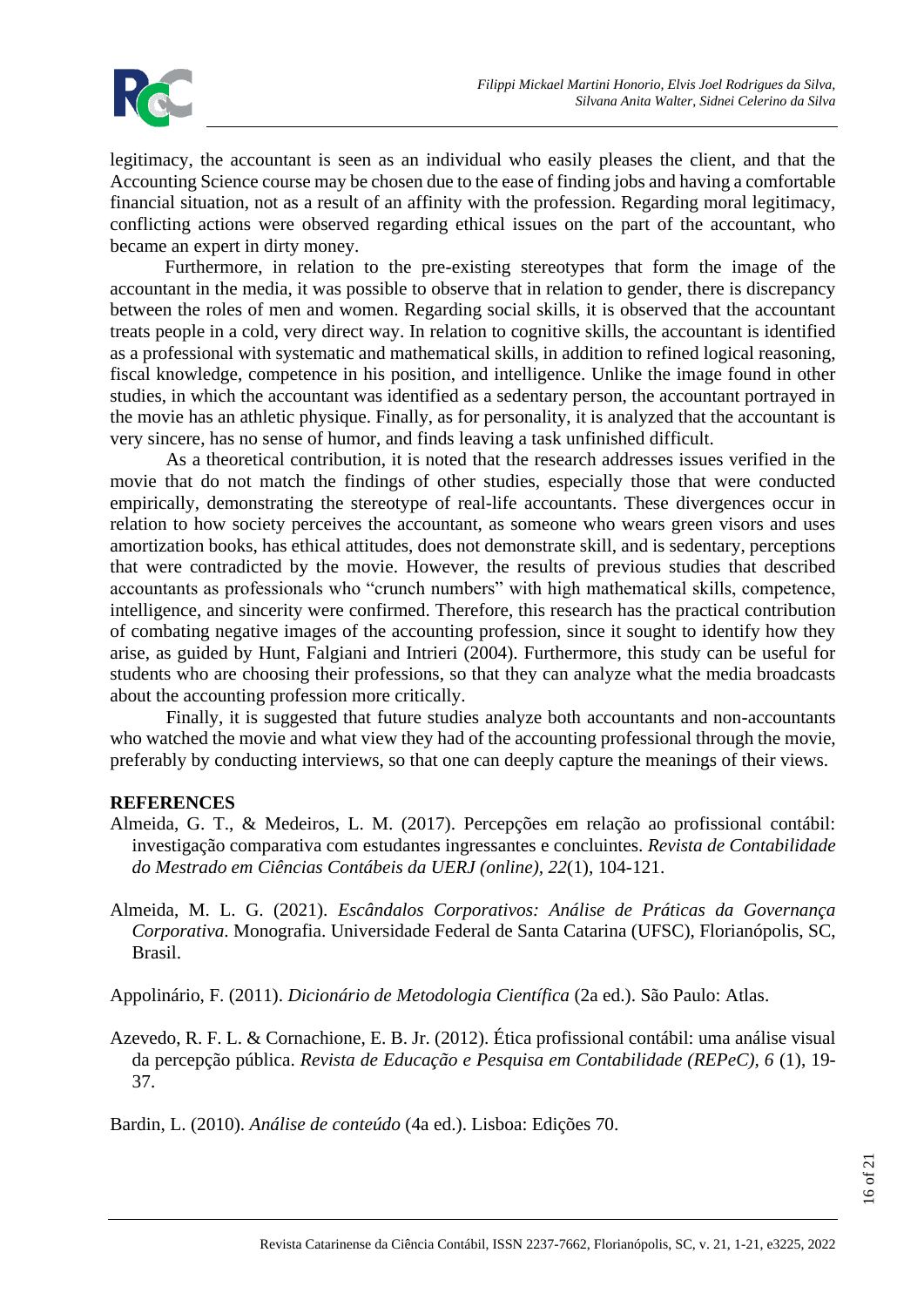

- Bastos, S. P. S. (2015). *Estereótipo contábil: a percepção de estudantes da Universidade de Brasília (UNV) a respeito do contador, com base na teoria dos estereótipos*. Monografia. Universidade de Brasília, Departamento de Ciências Contábeis e Atuariais.
- Beard, V. (1994). Popular culture and professional identity: Accountants in the movies. *Accounting, Organizations and Society, 19*(3), 303-318.
- Beardslle, D. C., & O'Dowd, D. D. (1966) Students in the Occupational World. In N. Stanford, J. Adelson. *The American College: A Psychological and Social Interpretation of the Higher Learning*. New York: John Wiley and Sons.
- Boff, M. L., Beuren, I. M., & Guerreiro, R. (2008). Institucionalização de hábitos e rotinas da controladoria em empresas do Estado de Santa Catarina. *Organizações & Sociedade, 15*(46), 153-174.
- Buffini, F., & Cornell, A. (2005). Top talent deserts the professions. *Australian Financial Review*, *8-9*, 13-15.
- Caglio, A., Cameran, M., & Klobas, J. (2019). What is an Accountant? An Investigation of Images. *European Accounting Review*, 28(5), 849-871. https://doi.org/10.1080/09638180.2018.1550000
- Carnegie, G., & Napier, C. (2010). Traditional accountants and business professionals: portraying the accounting profession after Enron. *Accounting, Organization and Society, 35*(3), 360-376.
- Cobb, J. L. (1976). How the business press views the accounting profession. *Journal of Accountancy*, p. 94-97.
- Conselho Federal de Contabilidade CFC (2013). *Pesquisa perfil do profissional da Contabilidade 2012/13*. Brasília, DF. Recuperado de: http://portalcfc.org.br/wordpress/wpcontent/uploads/2013/12/livro\_perfil\_2013\_web2.pdf.
- Conselho Federal de Contabilidade (2019). *Norma Brasileira de Contabilidade (NBC) PA 400*: Independência para trabalho de auditoria e revisão. Brasília, DF. Recuperado de: https://www.in.gov.br/en/web/dou/-/norma-brasileira-de-contabilidade-n-pa-400-de-21-denovembro-de-2019-230256156.
- Conselho Federal de Contabilidade (2019). *Norma Brasileira de Contabilidade (NBC) PG 100*: Cumprimento do código, dos princípios fundamentais e da estrutura conceitual. Brasília, DF. Recuperado de: https://www1.cfc.org.br/sisweb/SRE/docs/NBCPG100(R1).pdf
- Cory, S. N. (1992). Quality and quantity of accounting students and the stereotypical accountant: Is there a relationship? *Journal of Accounting Education, 10*(1), 1-24.
- Costa, C. (2011). *Estudo Exploratório sobre a Percepção que os Administradores têm dos Contabilistas*. Relatório de Estágio, Mestrado em Contabilidade. Universidade do Minho, Braga.
- Costa; W. (2011). Accountant and accounting beyond jokes: an analysis of cartoons (1925-2003). *European Accounting Conference*, Roma.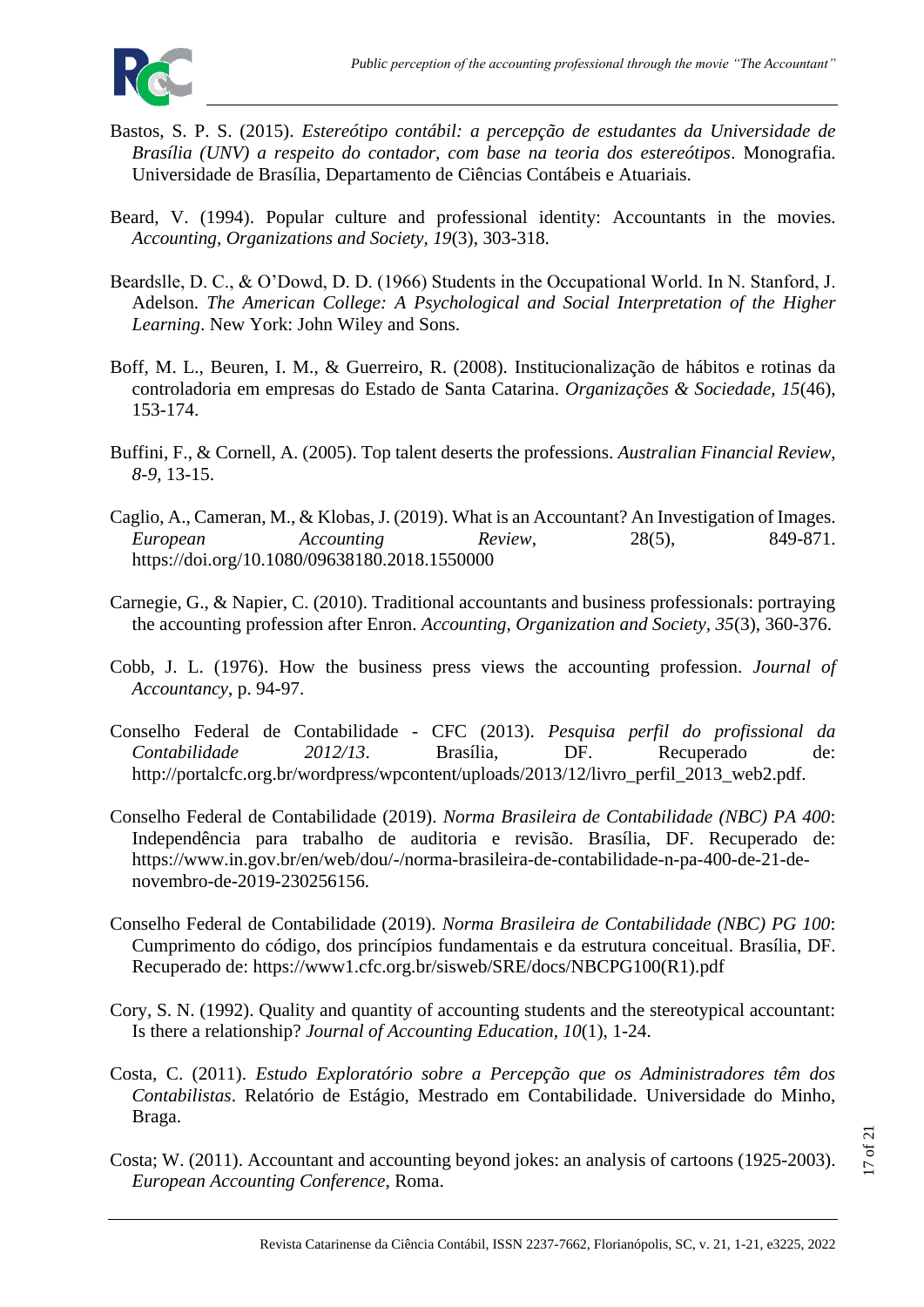

- Curty, N. A. P. & Tavares, T. (2014). A imagem dos contadores sobre sua profissão e a Teoria das Representações Sociais: um estudo empírico na cidade de Londrina e região. *Anais do Congresso UFSC de Controladoria e Finanças & Iniciação Científica em Contabilidade*. Universidade Federal de Santa Catarina.
- Dapont, I. J. (2012). *O papel da ética profissional frente à contabilidade criativa*. Monografia*.* Porto Alegre: Universidade Federal do Rio Grande do Sul (UFRGS).
- Davidson, R. A., & Etherington, L. D. (1995). Personalities of accounting students and public accountants: Implications for accounting educators and the profession. *Journal of Accounting Education, 13*(3), 425-444.
- DeCoster, D. T., & Rhode, J. G. (1971). The accountant's stereotype: Real or imagined, deserved or unwarranted. *The Accounting Review, 66*(4), 651-664.
- Deephouse, D. L., & Suchman, M. (2008). Legitimacy in Organizational Institutionalism. In: *The Sage Handbook of Organization Institutionalism*. London.
- Del Prette, A., & Del Prette, Z. A. P. (2017). *Competência Social e Habilidades Sociais:* manual teórico-prático. Petrópolis: Editora Vozes.
- Denzin, N. K. (1991). *Images of Postmodern Society*. London: Sage.
- Devonport, B. F. (2008). The participation of women in the New Zealand Institute of Chartered Accountants: 100 years of social stereotyping? *Pacific Accounting Review, 20*(3), 269-281.
- Dias, G. M., & Martins, G. A. (2005). Representações sociais e imaginário coletivo na contabilidade. *Revista Contemporânea de Contabilidade, 2*(4), 9-31.
- Dimnik, T., & Felton, S. (2006). Accountant stereotypes in movies distributed in North America in the twentieth century. *Accounting Organizations and Society, 31*(2), 129-155.
- Felton, S., Dimnik, T., & Bay, D. (2008). Perceptions of Accountants' Ethics: Evidence from Their Portrayal in Cinema. *Journal of Business Ethics, 83*(2), 217-232.
- Flick, U. (2009). *Desenho da pesquisa qualitativa.* Porto Alegre: Artmed.
- Friedman, A. L., & Lyne, S. R. (2001). The beancounter stereotype: Towards a general model of stereotype generation. *Critical Perspectives on Accounting, 12*(4), 423-451.
- Gatti, B.A. (1997). *Habilidades cognitivas e competências sociais.* Laboratório Latino americano de Evaluación de lacalidad de La educación. Santiago, LLECE, OREALC /UNESCO, 15 p.
- Gomes, J. K. O., Walter, S. A., & Soutes, D. O. (2020). A institucionalização da imagem da profissão contábil: percepção de gestores de micro e pequenas empresas. *Revista Contemporânea de Contabilidade, 16*(40), 126-147.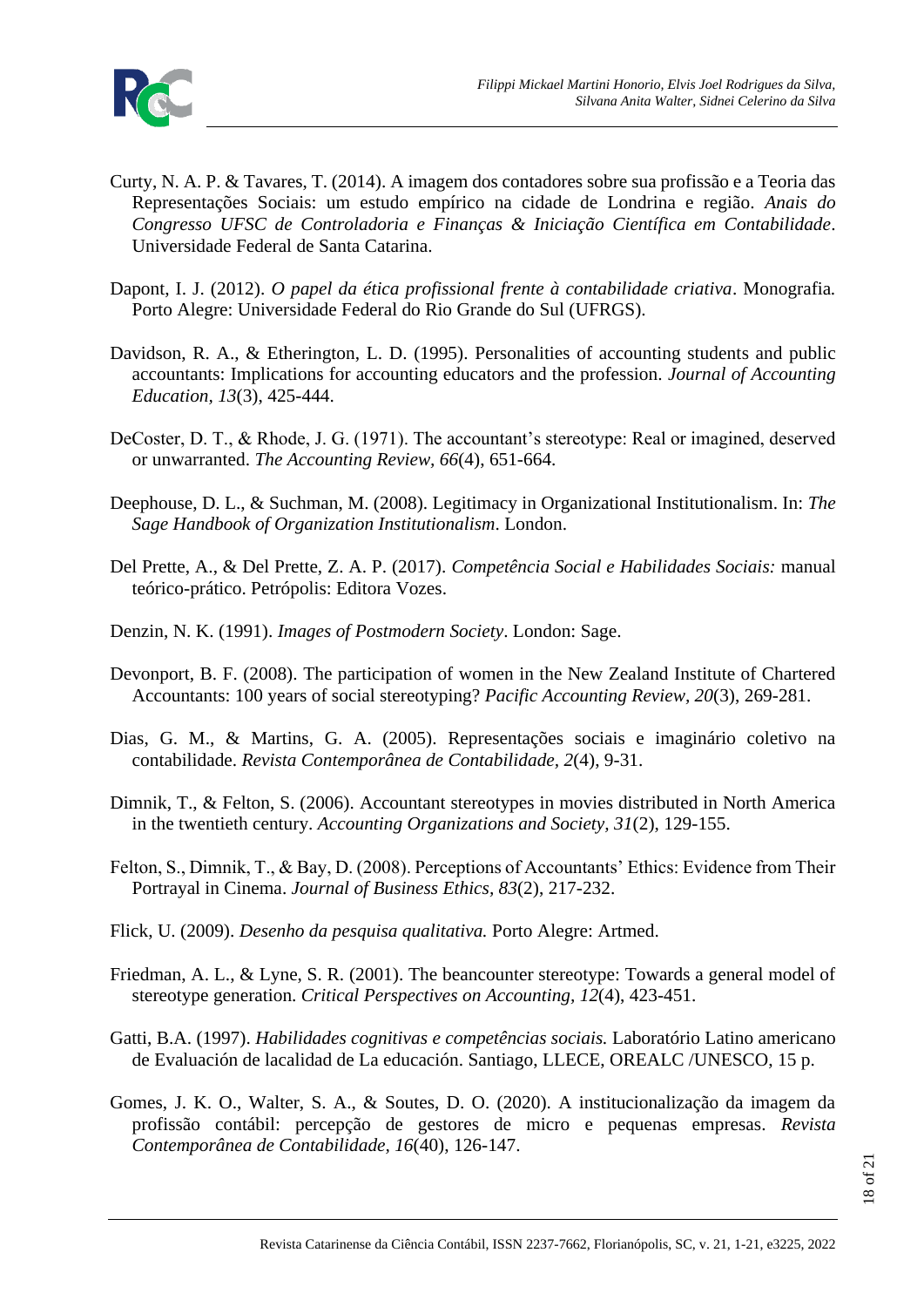

- Gomes, M. (2009). *Os Estereótipos associados aos Contabilistas e à Profissão Contabilística: o caso dos alunos de Ciências Económicas e Empresariais*. Dissertação de Mestrado, Mestrado em Contabilidade, Universidade do Minho, Braga.
- Guerra, G. C. M., Shinzaki, K., Ichikawa, E. Y., & Sachuk, M. I. (2011). A representação social da profissão de contador na perspectiva dos profissionais da contabilidade. *Revista de Contabilidade e Organizações*, 5(12), 157-171.
- Hoffjan, A. (2004). The Image of the Accountant in a German Context. *Accounting and the Public Interest, 4*(1), 62-89.
- Holt, P. E. (1994). Stereotypes of the accounting professional as reflected by popular movies, accounting students, and society. *New Accountant, 9*(7), 24-25.
- Hunt, S. C., Falgiani, A. A., & Intrieri, R. C. (2004). The nature and origins of students' perceptions of Accountants. *Journal of Education for Business, 79*(3), 142-148.
- Kraemer, M. E. P. (2005). Contabilidade criativa: maquiando as demonstrações contábeis. *Pensar Contábil, 7*(28), 1-13.
- Leal, E. A., Miranda, G. J., Araújo, T. S., & Borges, L. F. M. (2014). Estereótipos na Profissão Contábil: a opinião de estudantes e do público externo no Triângulo Mineiro. *Contabilidade, Gestão e Governança, 17*(1), 134-153.
- Lopes, C. A. F. (2014). *Estereótipo do contabilista e da profissão contabilística: o caso dos alunos do ensino secundário*. Dissertação de mestrado, Universidade do Minho, Escola de Economia e Gestão, Portugal.
- Malloy-Diniz, L. F., Fuentes, D., Mattos, P., & Abreu, N. (2018). *Avaliação Neuropsicológica* (2a ed.). Porto Alegre: Artmed.
- Maslow, A. (1965). *Eupsychian management: a journal.* Homewood, Illinois: R. D. Irwin.
- McNary, D. (2016). 'The Accountant' de Ben Affleck domina com US \$ 24,7 milhões. *Reuters*. Recuperado de: https://www.reuters.com/article/idUSL1N1CM0AK
- Miranda, G. J., Leal, E. A., Medeiros, C. R. O., & Lemes, S. (2015). Social Representations of College Applicants: (Re)Constructing the Stereotype of Accounting Professionals. *Advances in Scientific and Applied Accounting, 8*(1), 20-38.
- Moura, M., F., Pereira, N. A., Miranda, G. J. & Medeiros, C. R. O. (2016). Herói ou vilão? Mudanças no estereótipo dos contadores na produção cinematográfica. *Revista de Auditoria, Governança e Contabilidade (RAGC)*, 4(14), 129-147.
- O'Connor, G. (Direção). (2016). *O Contador* [Filme]. Estados Unidos da América: Warner Bros. Pictures.
- Oliveira, D. (2007). A imagem do contador no Brasil: um estudo sobre sua evolução histórica. *Publicação da Controladoria Federal do Município do Rio de Janeiro*, 3(1), 107.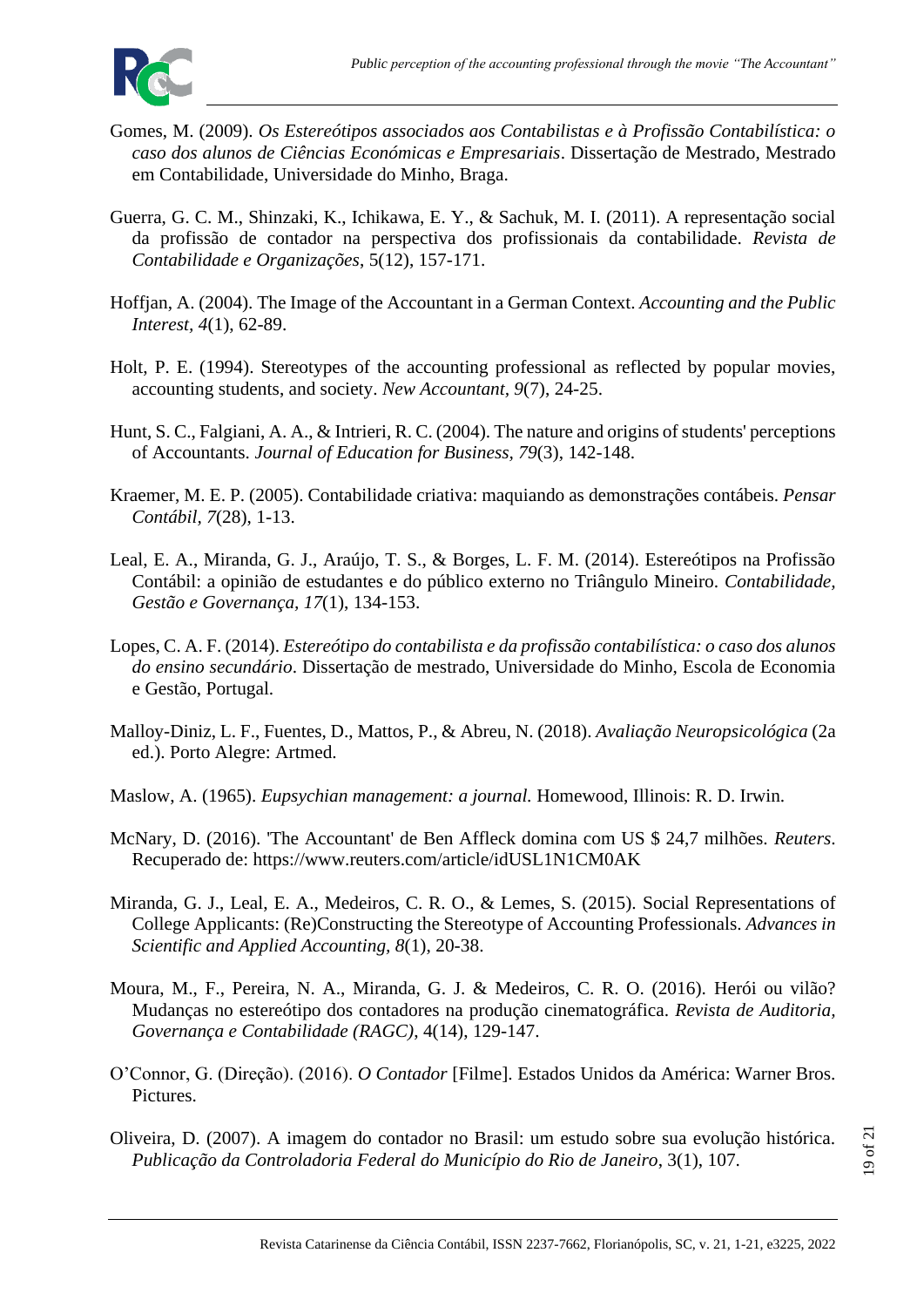

Oliveira, L. A., & Carvalho, M. A. B. (2013). Fairclough. In L. A. Oliveira (org.). *Estudos do Discurso: perspectivas teóricas*. São Paulo: Parábola Editorial.

Oliveira, M. M. (2007). *Como fazer pesquisa qualitativa*. Petrópolis: Vozes.

- Oliveira, M. R. (2014). *O status social do contador no Brasil*. Dissertação (Mestrado em Ciência Contábeis), Universidade Presbiteriana Mackenzie, São Paulo.
- Parker, L. (2000). Goodbye, number cruncher! *Australian CPA*, 77(2), p. 50-52.
- Pinto, D. J. M. (2016). *A Percepção dos alunos de ciências económicas e empresariais sobre a profissão de contabilista e de auditor*. Tese (Mestrado em contabilidade), Escola de Economia e Gestão da Universidade do Minho, Universidade do Minho, Minho.
- Pinto Júnior, C. A. R. O. (2015). *A imagem do profissional contador das pequenas e médias empresas a partir da percepção dos seus stakeholders*. Dissertação de Mestrado, Centro Universitário UMA, Belo Horizonte.
- Priebe, A. C., Manoel, G. T., & Strassburg, U. (2018). Estratégias de legitimidade de Suchman evidenciadas no Cadastro da Justiça do Paraná – CAJU, referente a atividade de perito contábil. *Contabilidade e Perspectivas Futuras*. Florianópolis, SC.
- Reis, A. O., Sediyama, G. A. S., Moreira, V. S., & Moreira, C. C. (2015). Perfil do Profissional Contábil: Habilidades, Competências e Imagem Simbólica. *Revista Contemporânea de Contabilidade, 12*(25).
- Richardson, P., Dellaportas, S., Perera, L., & Richardson, B. (2015). Towards a conceptual framework on the categorization of stereotypical perceptions in accounting. *Journal of Accounting Literature, 35*, 28-46.
- Rocher, S., Christensen, M., & Roy, Y. (2021). 'This looks like a job for an accountant! (with good funeral insurance)': The changing roles of accountants in superhero comics from 1938 to 2018. *Accounting History, 26*(1). https://doi.org/10.1177%2F1032373220949942.
- Silva, A. H. C., & Silva, E. G. da R. (2012). Percepção dos estudantes de Ciências Contábeis do Rio de Janeiro sobre o estereótipo do profissional de contabilidade no período após a adoção do IFRS. *Congresso Nacional de Administração e Ciências Contábeis - AdCont*, Rio de Janeiro, RJ, 3.
- Silva, C. A. T.; Flor, C. V. A. A Imagem do contador na imprensa jornalística brasileira. *Revista Brasileira de Contabilidade*, 61-72.
- Scott, J. W. (1990). Gênero: uma categoria útil de análise histórica. *Educação e Realidade, 15*(2), p. 5-22.
- Smith, M., & Briggs, S. (1999). From beancounter to action hero: Changing the image of the accountant. *Management Accounting (U.K.), 77*(1), 28-30.